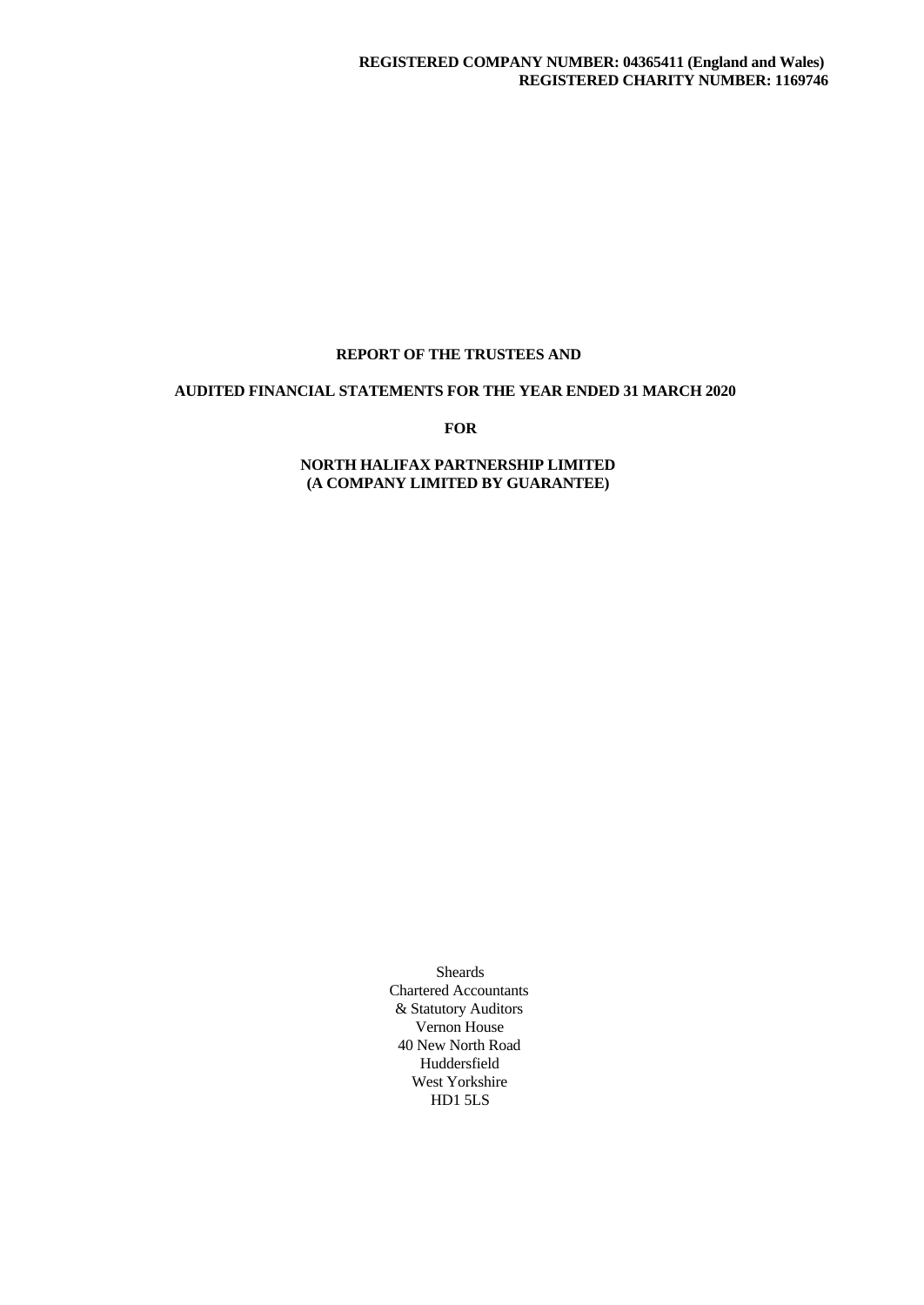# **CONTENTS OF THE FINANCIAL STATEMENTS for the year ended 31 March 2020**

|                                           | Page     |  |
|-------------------------------------------|----------|--|
| <b>Report of the Trustees</b>             | 1 to 14  |  |
| <b>Report of the Independent Auditors</b> | 15 to 16 |  |
| <b>Statement of Financial Activities</b>  | 17       |  |
| <b>Balance Sheet</b>                      | 18 to 19 |  |
| <b>Cash Flow Statement</b>                | 20       |  |
| <b>Notes to the Cash Flow Statement</b>   | 21       |  |
| <b>Notes to the Financial Statements</b>  | 22 to 31 |  |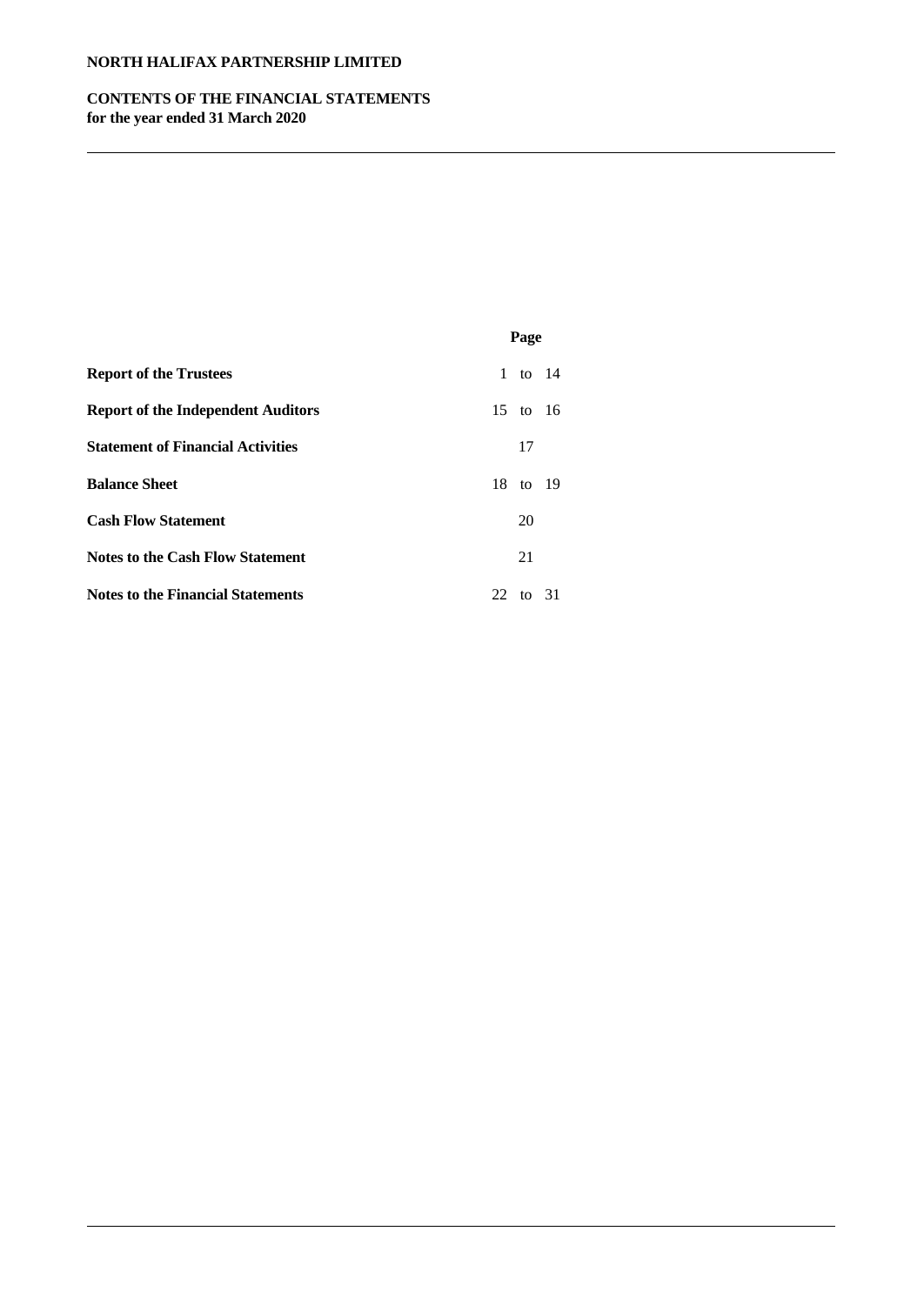The trustees who are also directors of the charity for the purposes of the Companies Act 2006, present their report with the financial statements of the charity for the year ended 31 March 2020. The trustees have adopted the provisions of Accounting and Reporting by Charities: Statement of Recommended Practice applicable to charities preparing their accounts in accordance with the Financial Reporting Standard applicable in the UK and Republic of Ireland (FRS 102) (effective 1 January 2019).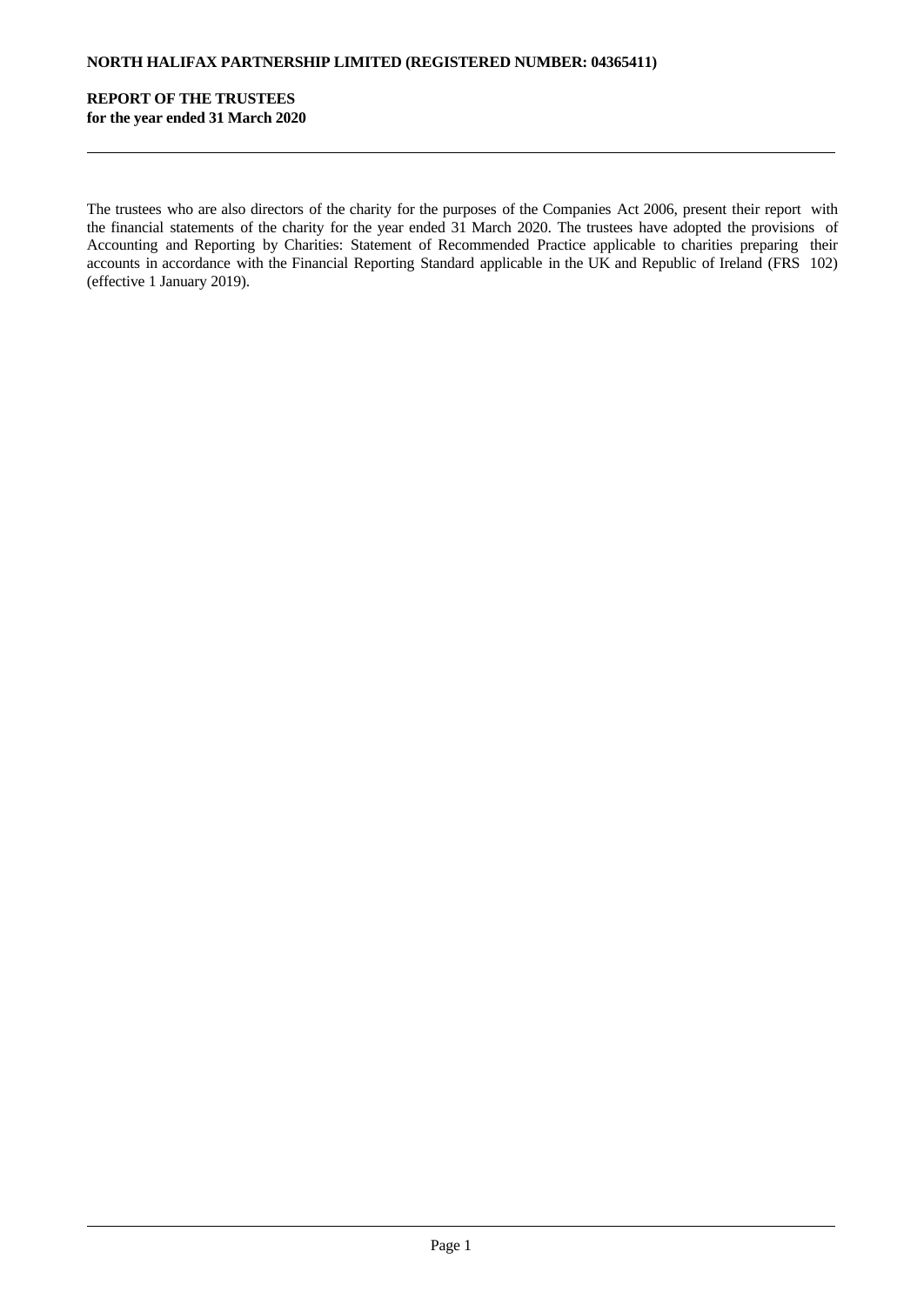# **OBJECTIVES AND ACTIVITIES**

# **Objectives and aims**

The Charity's objects are specifically restricted to the promotion for the public benefit of urban and rural regeneration in areas of social and economic deprivation and in particular North Halifax by all or any of the following means:

- (a) The relief of poverty in such ways as may be thought fit.
- (b) The relief of unemployment in such ways as may be thought fit, including assistance to find employment.
- (c) The advancement of education, training or retraining, particularly among unemployed people, and providing unemployed people with work experience.
- (d) The provision of financial assistance, technical assistance, or business advice or consultancy in order to provide training and employment opportunities for unemployed people and to enhance and retain employment opportunities in the area.
- (e) The provision of, or assistance in, the provision of recreational faculties for the general public at large and /or those who, by reasons of the youth, age, infirmity or disablement, poverty or social and economic circumstance, have need of such faculties.
- (f) The protection of the environment.
- (g) The provision of public health facilities and childcare.
- (h) Such other means as may from time to time be determined subject to prior consent of the Charity Commissioners for England and Wales.

In carrying out its objects, the Charity shall promote equality of opportunity and oppose any form of discrimination on grounds of race, ethnic origin, gender, sexual orientation, age, disability or religion.

The Board reviews its objectives and purpose periodically, and in 2019 confirmed its vision and purpose priority themes and activities, adopted in 2017:

#### **Vision and Purpose**

The Charity's vision is for a **stronger North Halifax and a better future for all generations**. The Charity's agreed purpose therefore is**to support individuals from cradle to grave, and to carry out activities which relieve poverty and disadvantage, pro mote health and wellbeing and strengthen communities.**

To achieve the vision and purpose four priority themes were agreed:

| - Employment Support                  | Helping people into employment and training                    |
|---------------------------------------|----------------------------------------------------------------|
| - Health and Wellbeing                | Preventative health promotion and supporting self management / |
|                                       | self care                                                      |
| - Children, Young People and Families | Childcare, diversionary youth projects and family support      |
| - Strengthened Communities            | Activities that make the community safer, cleaner, greener and |
|                                       | more cohesive                                                  |

The Charity's project and services are delivered by our Children's Centre Services teams and the Ovenden and Mixenden Initiative team (OMI), both of which are funded by contracts with Calderdale Council. In September 2019 we introduced the permanent post of Chief Executive Officer to provide strategic leadership across all NHP teams, and a single line of accountability to the Board of Trustees.

We manage Children's Centres across half the Metropolitan Borough of Calderdale covering council wards in North and East Halifax and the Lower Calder Valley. In 2019/20 we worked from 10 Children's Centres, 7 of which provide day care and run 2 Family Support teams who work in the communities. The contract for this work was for 3 years until 30th June 2017, but was extended until 31st March 2020.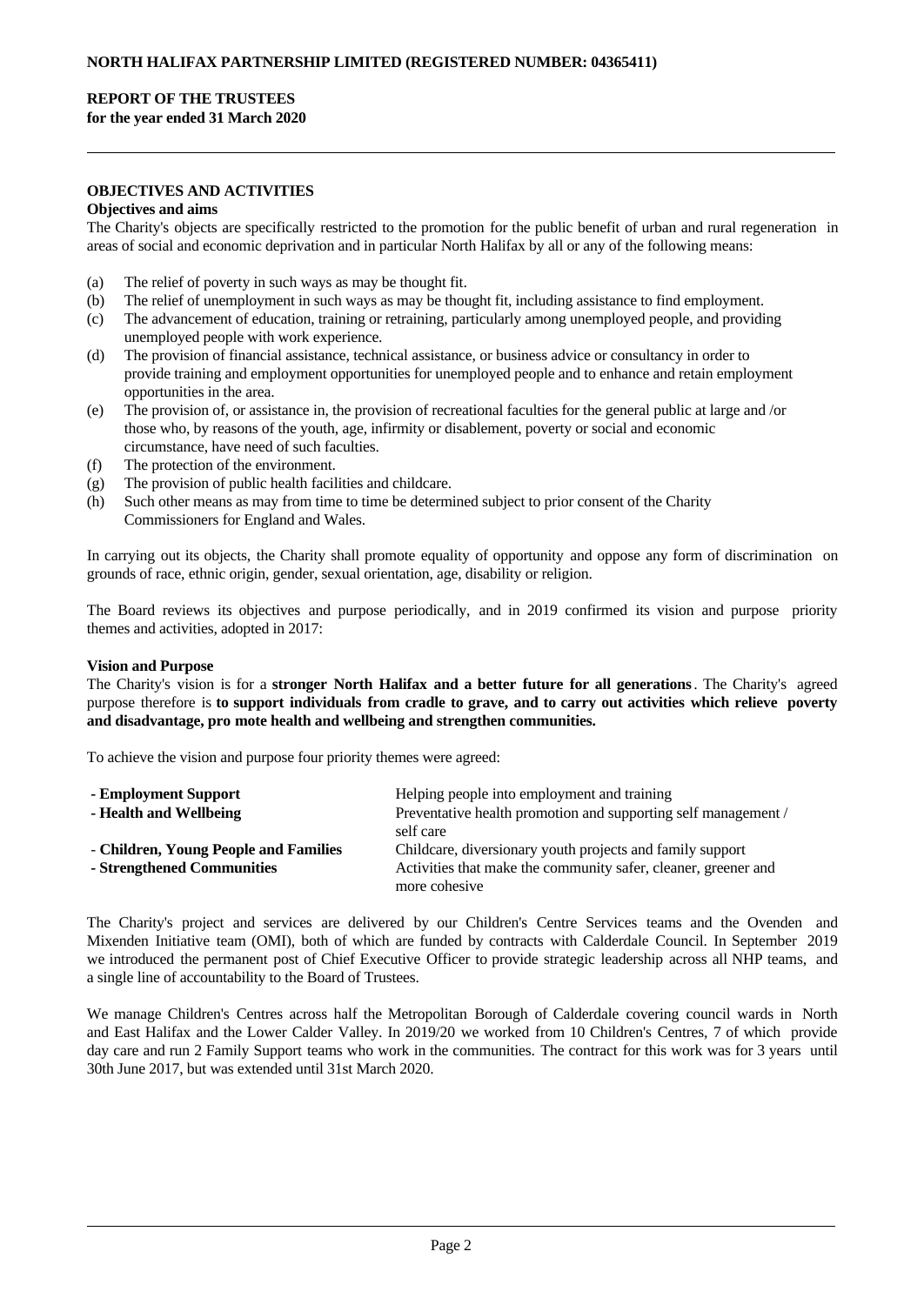The OMI team started as a Neighbourhood Management Pathfinder programme in 2004 and works with local communities and public services to improve services in local communities. Though initially working in North Halifax the service now extends to cover the whole of North and East Halifax and provides a Neighbourhoods Team service for Calderdale Council in that area. It also hosts local workers for Staying Well working in North and East Halifax and the Lower Calder Valley to combat social isolation amongst adults. Since 2019 we have also employed locally focused workers delivering two partnership programmes: Let's get Socially Active; and the Active Calderdale initiative to make Calderdale the most active Borough in the North of England by 2024.

These areas of work include targets for achievement set by funders.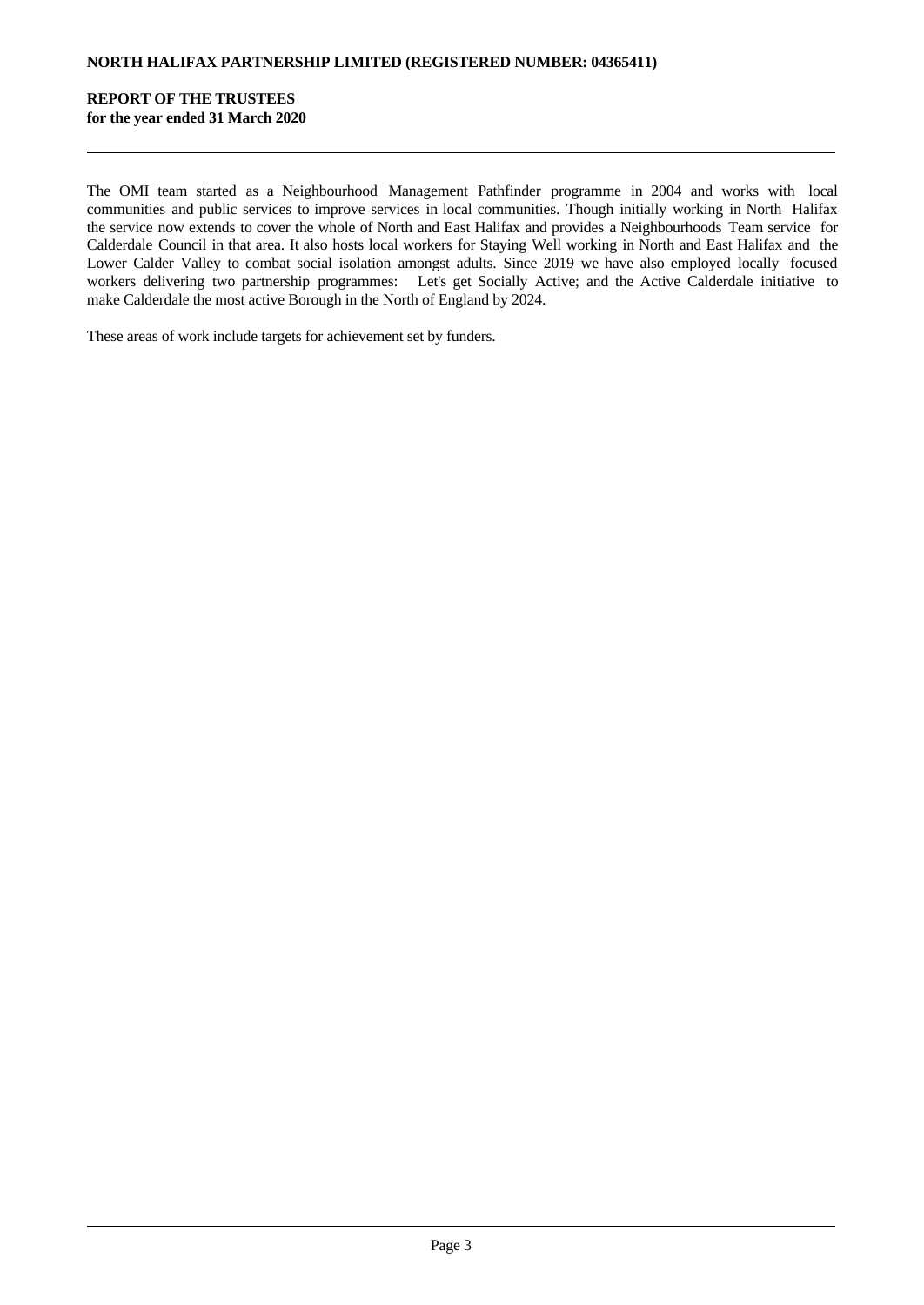# **OBJECTIVES AND ACTIVITIES**

**Significant activities** The Charity's main programmes, projects and services are:

#### **1) Employment Support - Helping people into employment and training**

This is achieved by advice and support to families we work with who are assisted to training and employment opportunities, partly through job clubs. The provision of childcare at 7 of our Sure Start Children's Centres, located mainly in areas of disadvantage, provide much needed child care for parents looking to undertake training or attend work. We provide accredited training in areas such as paediatric first aid and food hygiene with crèches available at some sessions. Our volunteering programme provides training and work experience opportunities with many volunteers progressing into sessional or permanent work within our charity or into employment in the wider community. We also engage apprentices, many of whom progress into permanent jobs.

Our targets are around supporting people into jobs and training, developing volunteering and volunteering opportunities and the provision of child care places.

#### **2) Health and Wellbeing - Preventative health promotion and supporting self-management/self-care**

Our Children's Centre services provide direct health support on a wide range of issues, particularly those affecting children and their parent and carers. This is supplemented by wellbeing and health education in our family learning programme. Midwives and health visitors provide some services from our Children's Centres, and we work closely with NHS and Public Health on strategic planning and operational delivery partnerships.

Health and wellbeing, confidence and raising aspiration form the focus of our Project Twelve: 31 youth groups which provide sport, social and volunteering opportunities for teenage girls and young women.

Our Staying Well service works with adults facing loneliness and isolation, helping them to access clubs and services in the community. Our community education events (Heads, Shoulders, Knees and Toes) raise awareness of health issues and promote local services.

Our targets are around health support services to children and families in our Children's Centre; arranging referrals to statutory services and supporting and developing community based groups and activities for people in our community who face loneliness and isolation.

#### **3) Children, Young People and Families - Childcare, diversionary youth projects and family support**

Most of our work is geared to supporting children and families. Children's Centres provide holistic services for parents and carers and their young children. These include health, training and employment, family safety and family learning, parenting skills, and above all providing an environment where children can learn and play. We deliver Children's Centre services from our Children's Centres buildings and in homes and many different community settings.

The OMI team works with smaller groups of young people in schools, libraries and in youth centres. Local authority youth services have been significantly reduced over the years and increasingly the team has been engaged in providing diversionary youth services, particularly in conjunction with other voluntary and statutory services.

We have a number of contractual targets around children and families being registered with us (particularly from within the most disadvantaged areas), and children and families benefitting from Children's Centre and Family support services. Our target is also to develop and improve services for young people, particularly around diversionary youth work.

#### **4) Strengthened Communities - Activities that make the community safer, cleaner, greener and more cohesive**

Communities in North Halifax in particular face various social and economic problems and therefore this theme is concerned with services that help make our communities safer, cleaner and greener. To this end the OMI team works closely with the police, the fire and rescue service and the local authority to improve community safety and to encourage the community to take pride in and enjoy our parks, neighbourhoods and countryside. Weekly blogs in North and East Halifax and the Lower Valley help promote what's on type events in localities and across the Borough, whilst two Neighbourhood Award evenings celebrate the success of individuals and groups.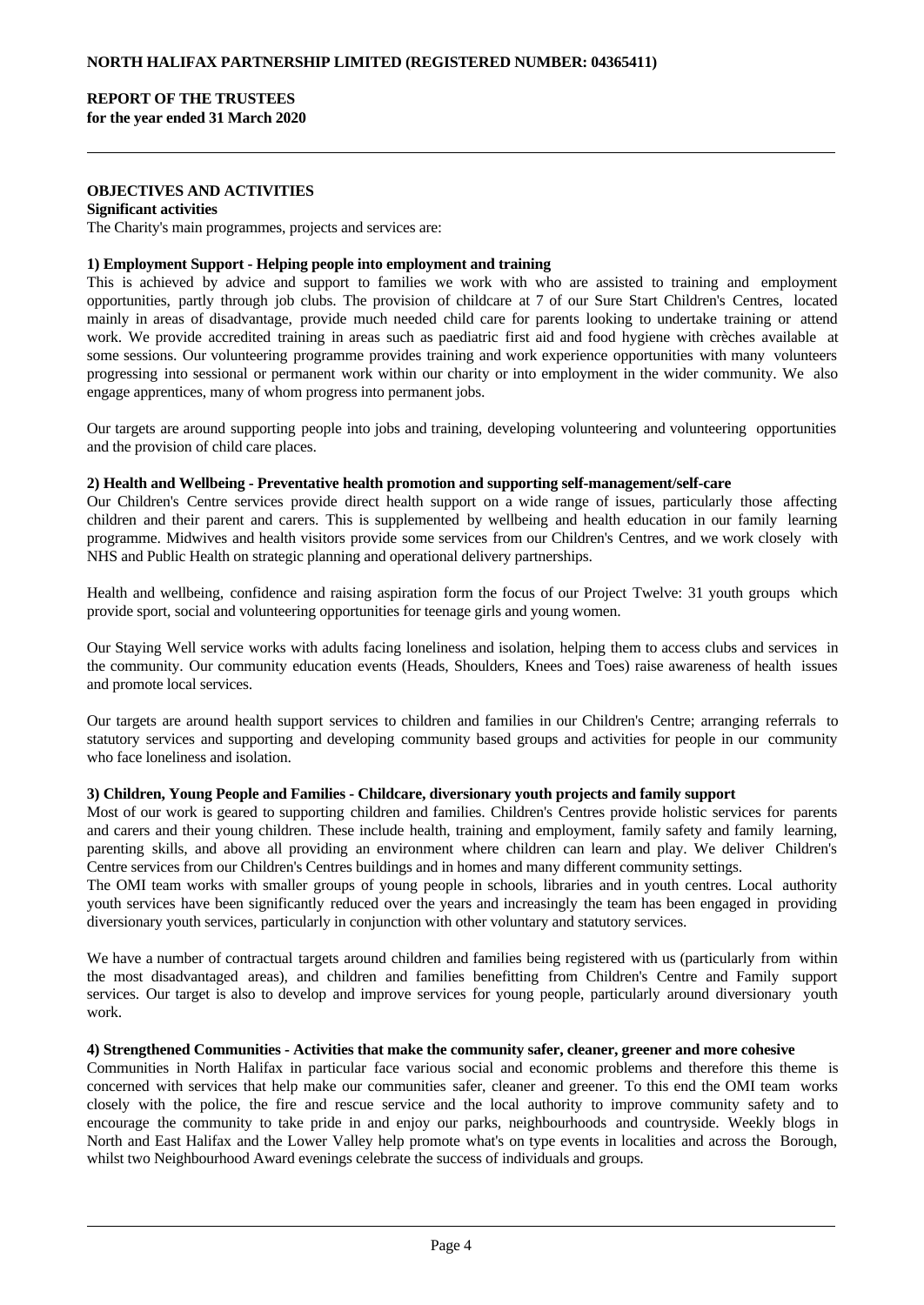#### **OBJECTIVES AND ACTIVITIES**

Our targets are around improving the environment through education and enforcement action, engaging and consulting with local people, promoting community groups and activities and providing information to local communities.

#### **Public benefit**

The trustees confirm that they have each complied with their duty under section 17 (5) of the Charities Act 2011 to have due regards to the guidance on public benefit published by the Charity Commission when carrying out their role and duties.

The charity works specifically in areas facing social and economic deprivation and in North Halifax in particular. Public benefit has been achieved through the provision of support around training and employment, health and well being and support to families and children. Services are designed around benefitting both individuals and the neighbourhoods and communities in which they reside.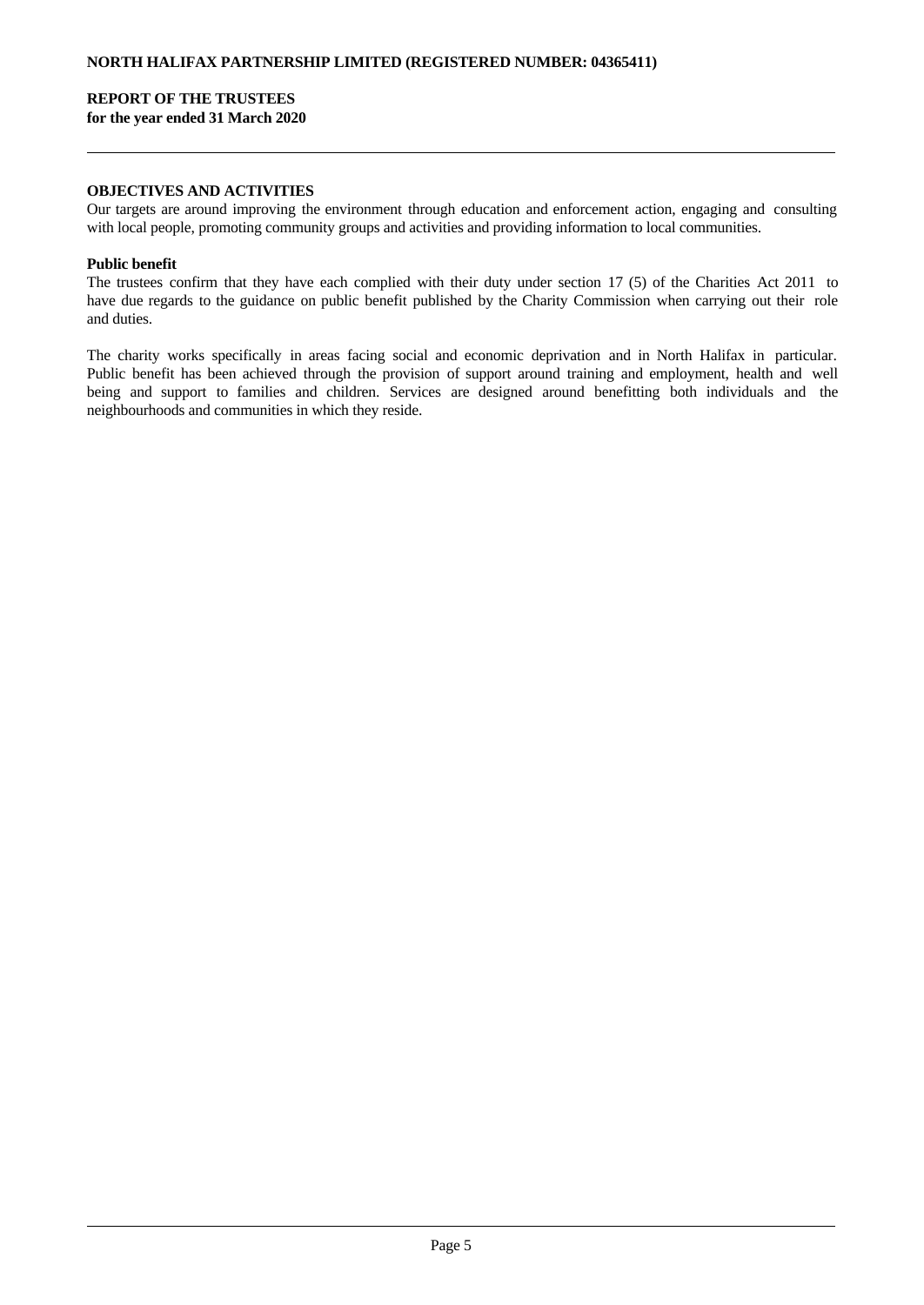#### **STRATEGIC REPORT Achievement and performance Charitable activities General**

COVID 19 had minimal impact on our activities across the whole year, although it represents the most significant risk in the risks and uncertainties section below. We cancelled all training and non-essential activity from mid-March, and closed all children's centres on 20 March. This is reflected in lower community engagement outcomes than predicted, as the Easter holiday period and the end of the Spring Term is traditionally a busy time for all NHP programmes.

North Halifax Partnership has built a strong reputation over the past 20 years as a high quality and reliable community based partner in Calderdale. In view of the Charity's performance we are often approached as a preferred partner for public and private sector partnership programmes. This quality delivery sits alongside a robust framework of financial management, reporting and tracking. The Charity continues to invest in staff training at all levels.

We continued to act as a Community Anchor in Calderdale, in partnership with other local charities such as Halifax Opportunities Trust and Hebden Bridge Town Hall, promoting the co-production of local services with local people and championing delivery by voluntary and community organisations invested in local communities.

In May 2019 we secured Quality for Health assurance. We began to implement structural changes to the charity in September with the creation of the Chief Executive Post

#### **Employment Support**

We saw 39 new work club members over the year, and in all there were 251 attendances at work clubs which provide help with creating CVs, writing job applications, and basic IT skills. Over the year we also advertised employment, training and support in our much visited North Halifax Work Support Blog and took stands at jobs fairs to promote work opportunities with North Halifax Partnership.

This year 383 individual families accessed our family learning programmes. Seventy different learners attended 14 accredited and employment-linked courses including Paediatric First Aid, and Volunteering Helping in Schools. We developed a new bespoke Level 2 Introduction to Childcare 6 week course; including placement within local childcare settings and 26 people completed the accreditation for this very popular course.

Many learners come to these work focused opportunities through fun and informal family learning opportunities in their local children's centres. We ran 38 such sessions from Cooking with Kids, to Parent and Baby Pilates and Pre School Drama.

Heavy snow in February, followed by COVID 19 concerns meant that 19 family learning course were cancelled either in part, or completely in the Spring Term. By the end of the financial year we had purchased on line and virtual packages to support learners during lockdown.

We offer a range of fully supported volunteering opportunities in our day care settings and offices, where people can develop competencies and experience to equip them for paid work. We supported 8 volunteers in children's centres, contributing 22 hours volunteering per week. Volunteers who left us in the year moved on to full time higher Education, to a vocational FE course; and to seek permanent employment. Seven breastfeeding volunteers gave 159 hours peer support. Ovenden & Mixenden Initiative supported 11 young people volunteering opportunities at 4 community events; and Staying Well continued to support volunteering opportunities across North and East Halifax and the Lower Valley.

Our sessional staffing opportunities are promoted in volunteer and family learning settings; and where appropriate, to people who are unsuccessful at interview for permanent posts. In 2019/20, 10,657 sessional hours were worked by 30 sessional staff in a range of childcare, administration and reception, and caretaking/cleaning roles. 2 sessional staff were given temporary contracts and 3 gained full time employment outside the organisation. Sessional workers invariably tell us atexit interview how undertaking the work in centres has given them confidence and underpins knowledge in a specific area of work that they can apply in the future.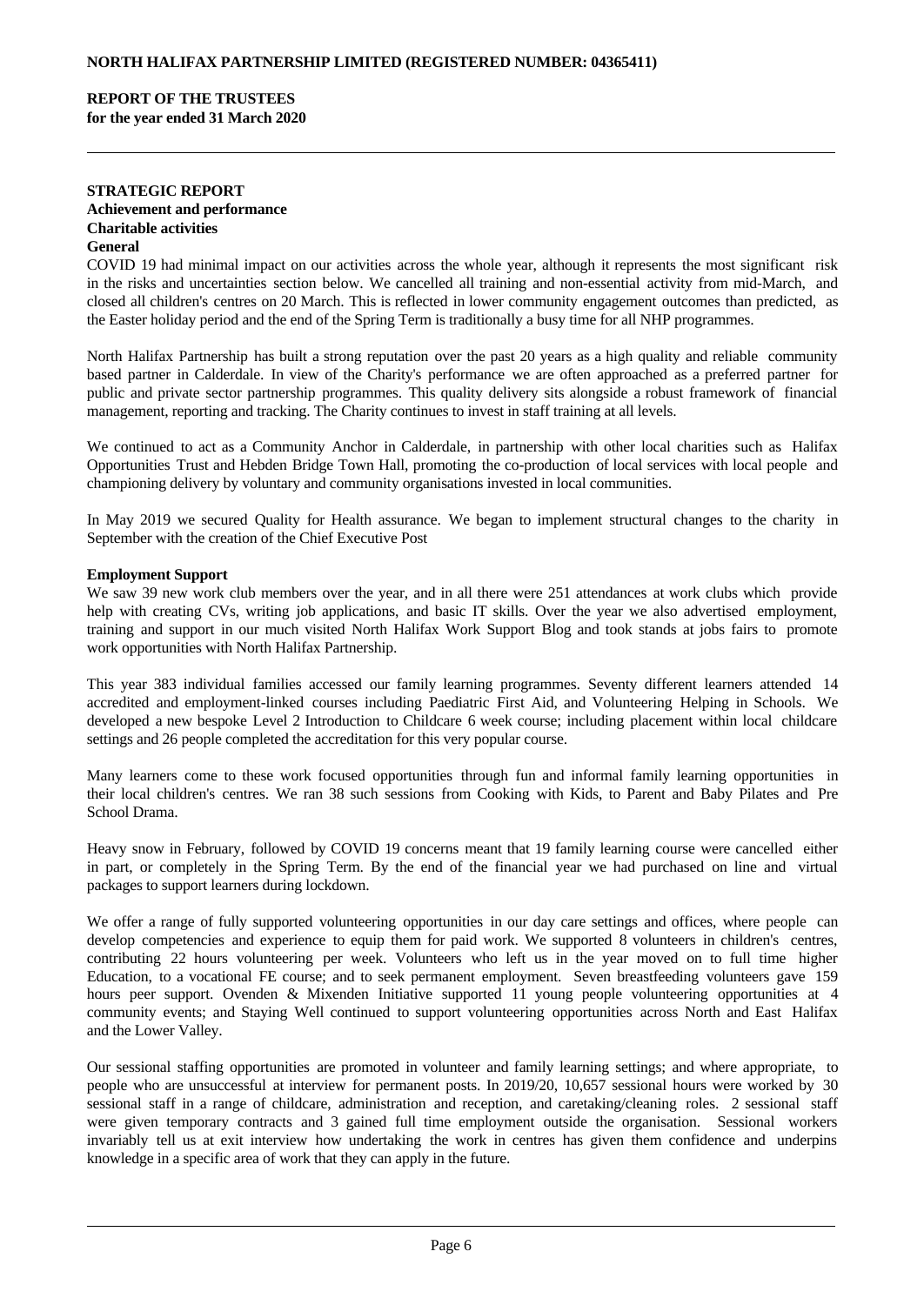We supported a wide range of training and development for NHP staff, including personal and professional development workshops on whole staff team away days; 123 staff qualifications in mandatory requirements for their roles - including paediatric first aid; health & safety and food hygiene; and 19 staff pursuing NVQ levels 2- 5 in childcare, business and administration, and leadership and management. We also employed 5 childcare apprentices during the year, with one apprentice completing their apprenticeship.

#### **Health and Wellbeing**

We secured Quality for Health accreditation in May, the quality assurance scheme designed for Calderdale Clinical Commissioning group.

We worked with public health and Primary care in the development of the Primary Care Home initiative in North Halifax and the implementation of social prescribing within primary care, including presenting on behalf of the Calderdale Staying Well programme at regional Public Health events.

Throughout the yearhelped we enabled the local reach of Calderdale wide initiatives, with a strong focus on mental health and increasing physical activity. Our Big Beechwood Picnic in early September showcased the range of practical health and wellbeing interventions we deliver in children's centres, parks and community venues. The North Halifax Community Wellbeing Partnership spoke to hundreds of people in the Mentally Healthy Co Production tent; we launched Active North Halifax with a family park run and a range of fun games and sports tester sessions; and bear hunts and wooden cycling tracks encouraged younger children to try out adventurous new physical activities.

In late September we provided a local launch of a regional public health initiative Active Imaginations aimed at

ensuring 2-4 year olds get 180 minutes of regular daily exercise, with an activity filled morning for children and parents at Illingworth Community Children's Centre. Children's centres complemented the daily physical activity regime for children in daycare with special events for families and children. Examples included Let's Get Moving event at Mixenden Adventure Centre, with activities such as rock climbing, archery, and rugby tots for 250 children and parents/carers, and a good old fashioned day of playing out on the Grove estate with rounders and tug of war.

Our annual MixMatch open air sports competition engaged 48 young people in challenging activities organised by West Yorkshire Fire and Rescue Service, West Yorkshire Police, and Mixenden Adventure Centre. The annual Ash Green Lantern Parade in November attracted 80, some of them new recruits to the Mixy Marchers walking group started by one of our local children's centre employees this year. We supported 6 Friends groups to encourage more and better community use of our local parks, with activities like Christmas carols and a monument rededication ceremony in West View Park, and the hugely successful Beechwood big Picnic and West View Park Fun day.

As a mindful employer we invested in a confidential employee assistance scheme for all staff; and developed Team Well champions in every staff team to promote self-care at work, including regular bite size exercise and relaxation activities. Our annual staff survey reflects that of the 114 staff responding, 90% were satisfied with their role. Our team well staff survey scores averaged 7 out of 10 for NHP's employer commitment and approach to workplace wellbeing.

The development of Active North Halifax project over the previous 12 months was further enhanced by the employment of the Active North Halifax Engagement Coordinator whose role underpinned by the Active Calderdale strategy would be to enable a community-led Active North identity to develop to encourage community ownership of the issue of inactivity and mobilisation of local assets to respond to the agenda. The projectwas launched at the Beechwood Picnic. Over the year we undertook comprehensive mapping of assets and made contacts with local activity providers. Active North Halifax has promoted the disability access audits, and gathered further insight and understanding of the issues and barriers preventing access to physical activity.

Our local Staying Well hubs in North Halifax and Lower Valley took 357 new referrals to support isolated adults and connect them with local activities and networks. In 66% of referrals closed during the year, people felt their needs had been fully met. Staying Well also supported 18 local groups to promote health and wellbeing through allocated grant funding, promotion and joint work on projects.

In 2019 we delivered the Older People's Holiday Fund on behalf of Community Foundation for Calderdale. After 16 applications were received we allocated the £5,500 fund across 8 couples and 6 single people.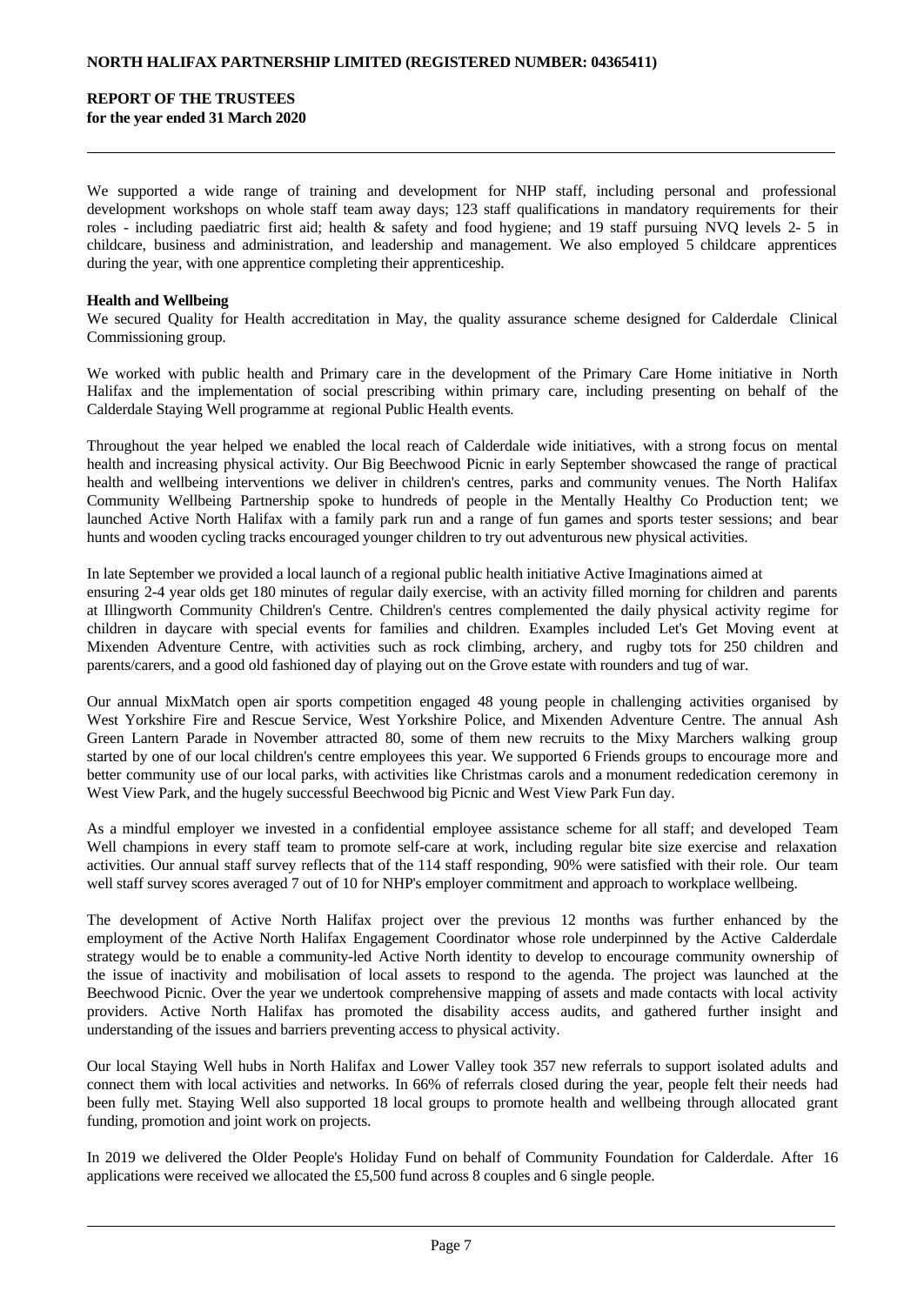Our perinatal mental health pathway took 60 referrals to provide extra help for expectant mums who are not in contact with other services.

In Dementia Action Week in May we worked with the Alzheimer's Society to bring The Last Memory play and discussion session to 90 people in Ovenden and Mixenden.

In February half term our Holiday Kitchen programme worked with 11 families to provide healthy,quick and affordable meals, drawing on the expertise of our centre kitchens which have the Soil Association's Food for Life accreditation. Towards the end of March, we were working with two local voluntary organisations to establish an emergency food and supplies hub during COVID.

In March we moved the Staying Well service to a telephone service and began contacting all clients to help them prepare for imminent lockdown.

#### **Children, young people and families**

At 31 March 2020 86% of children under 5 in the Lower Valley and Halifax North and East area - 4,794 - were registered with NHP Children's Centres. Over the year we engaged with 87% of all registered families in Lower Valley, and 90% in Halifax North and East. Targeted work ensured we engaged with 97% and 95% of families in greatest social and economic need in the respective areas. Satisfaction with services was high, with 100% of families responding our annual Children's Centre services consultation, saying they were happy with the service they received; 92% saying they were happy with the level of their involvement in shaping services; and 80% stating that the services had a positive impact on their parenting confidence and aspiration.

A total of 753 children attended our daycare provisions. All provision continues to be rated Good or Outstanding by OFSTED.

A total of 1,202 families attended antenatal clinics, 399 attended post-natal clinics, 897 attended baby clinics, and 26 families came to the 5 getting ready for baby courses run by NHS midwives.

Working with local partners, we increased our focus on men as parents this year, particularly during the Men as Parents (MAP) fortnight in June. We introduced the well-received Dadpad resource for our service users; introduced a bespoke Baby Massage for Dads session; and arranged trips and events such as male carer and children sessions in Galactic Golf, Rollerblading and a trip to Sundown Adventureland.

A total of 52 attended Dads R Us Group events in Halifax North and East; and 21 dadsattended a Dads event in the Lower Valley.

In addition to 29 weekly drop-in groups, we provided a wide range of community events in and from Children's centres including Farm Visits, Family Swims, Play Bus events, sports days, Rugby Tots, Eid celebration, craft and seasonal gift making. There were 1,720 family attendances at a total of 95 events.

Our Family Support Teams supported 649 families during the yearand we closed 377 cases, with 96% of families stating they were very or extremely satisfied with the service they received. Much of the teams' work focuses on early intervention to prevent problems escalating to the point where a child's health, wellbeing or safety is at serious risk - Tier 5 in the Calderdale Continuum of Need and Response. Ninety Five percent of our cases upon referral started at level 2 and 3. We closed 140 cases (38% of all closed cases) at "Universal" Tier 1 - Children whose Needs are Met, and 155 (41% of all closed cases) atTier 2. Two hundred and eighteen (58%) cases had de-escalated at least one Tier at closure. Families recognised this positive step, with 97% saying that their quality of life was better after receiving family support.

The Family Support Team also helped 56 families with disabled children to access short breaks.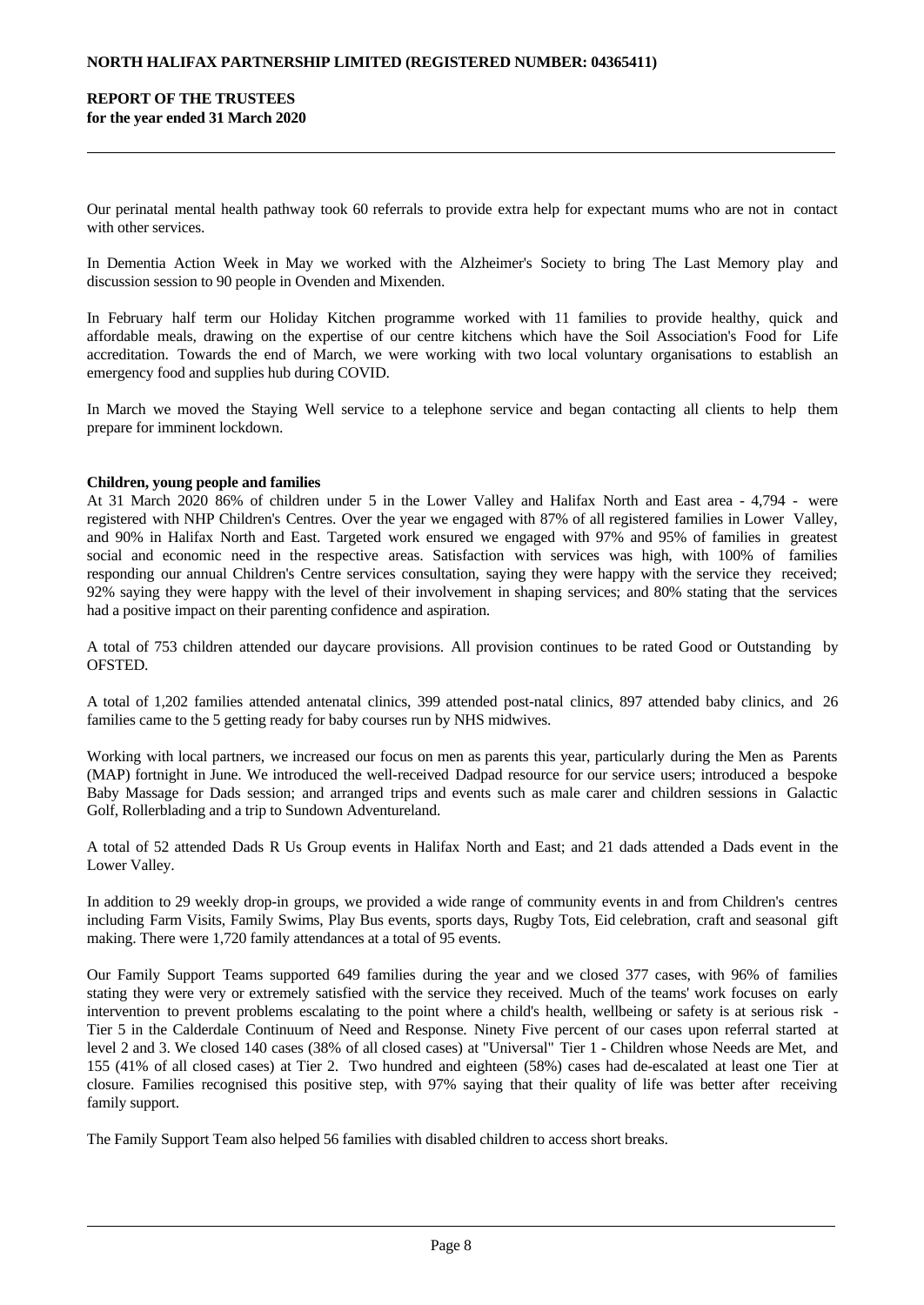Our Junior Wardens programme ran in 5 local primary schools in 2019/20, attracting 408 attendances at 19 age-appropriate sessions including traffic speed monitoring; environmental audits; visits to recycling plants; and working with our newly appointed community organisers to discuss their aspirations for their local neighbourhood. The content of this active citizenship programme is different in each school and is developed by OMI ward link workers with the wardens and school leaders.

Working with local group PACE, we delivered Friends for Life, a parent and child online safety and exploitation awareness session with 40 parents and children at Warley Town Primary School.

Our Women of Substance programme for teenage girls was adapted and adopted in the Halifax High school and Trinity Academy and there were 34 Project 12 sessions throughout the year, attracting 400 attendances. Eleven young volunteers from project 12 also assisted at the Last Memory plays.

#### **Strengthened Communities**

OMI neighbourhood team continued to co-ordinate the Safer Cleaner Greener partnership of local organisations and councillors, working with local partners to tackle neighbourhood issues. We facilitated 6 full SCG partnership meetings, and 7 focused single-issue action planning meetings during the year.

We held 19 ward forum meetings bringing local people and services together, with 421 resident attendances, covering topics including local development planning, libraries review and road safety. We engaged with 145 residents on the doorstep in neighbourhood walkabout days; and facilitated 4 traffic speed monitoring sessions, 6 community clean ups, and 6 environmental and dog compliance patrols with the support of 173 residents.

Our social media reach is significant. Our Community Blogs and Sure Start Children's Centres Facebook pages have more than 6,000 followers.

We supported many local voluntary and community organisations over the year including 17 groups specifically engaged in safer, cleaner, greener activities with a very local focus. Thirty seven such local planning activities and meetings attracted 459 attendances, we organised the awarding of £20,175 worth of Council ward forum grants for 46 small scale projects developed by 42 local groups.

Three hundred people attended our 2 neighbourhood awards nights, celebrating the local communities of Ovenden, Illingworth & Mixenden, Warley, and Park wards. West View Park Funday and the Beechwood Park Bug Picnic attracted more than five thousand people.

As a local Community Anchor, North Halifax Partnership coordinated the North hub of the Covid volunteer network established by Calderdale Council in the last weeks of March 2020.

We piloted the Listening Sofa as part of Calderdale Conversations and the Place Based Social Action Project at the West View Park Fun Day and Beechwood Picnic. As part of the CCG ABCD pilot we arranged a workshop for our Board members, staff and local partners to share our understanding of an asset based approach to community development in North Halifax.

PBSA door knocking and listening focused in Lee Mount strengthened connections between community groups, local businesses and the different communities living there. An engagement and activity event in March brought women together from the area to talk about what is important to them. In Ovenden the Community Organisers supported residents to orchestrate a community takeover of some redundant land and using community organising to bring the local community in on the initiative to create what is now The Paddock.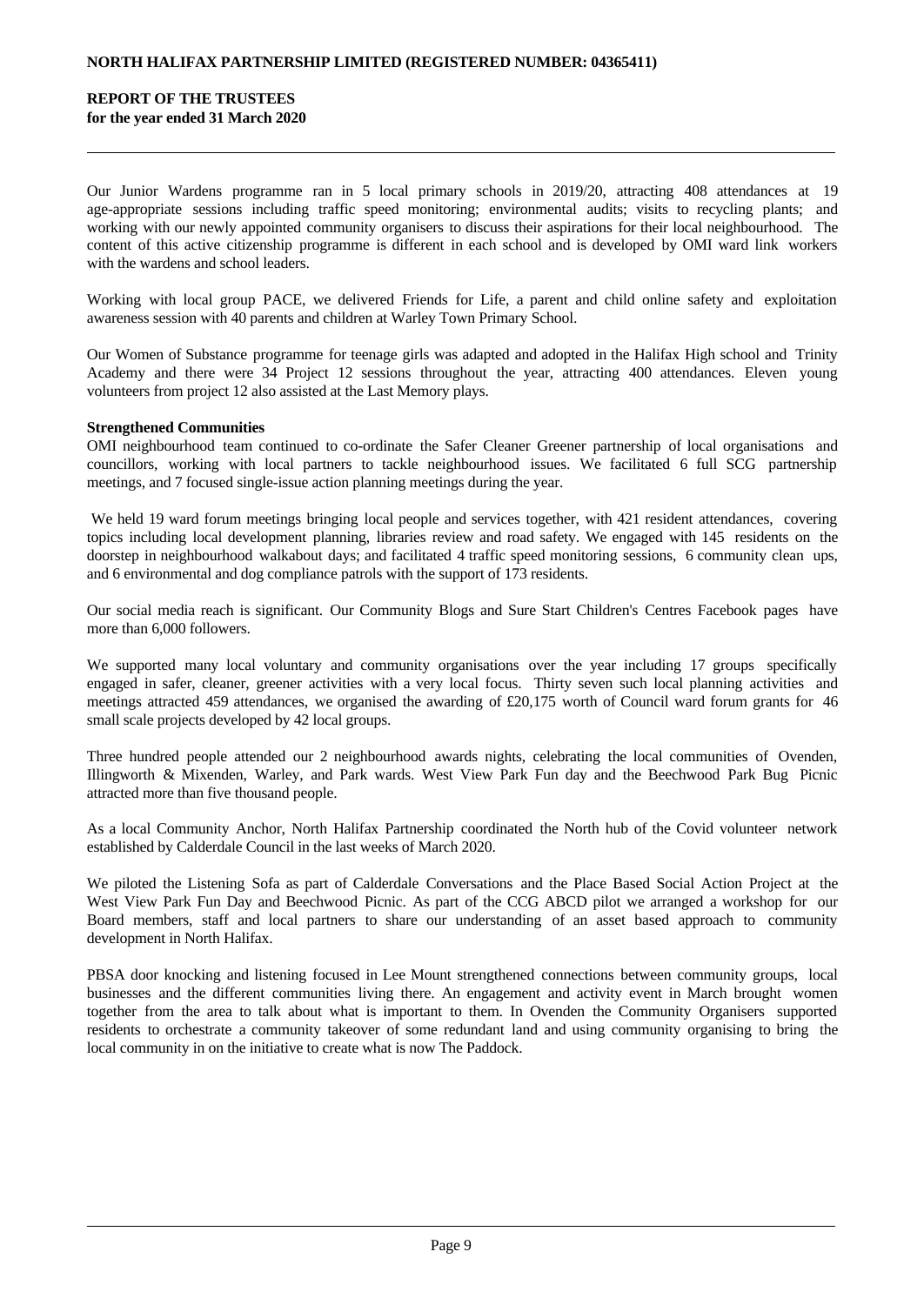# **STRATEGIC REPORT**

# **Financial review**

# **Investment policy and objectives**

Under the Memorandum and Articles of Association the trustees have the power to make any investment they see fit. Our Investment policy is to minimise risk and therefore it is agreed to deposit some reserves in interest bearing accounts with Lloyds TSB, our bankers. The policy is to place a maximum of  $£150,000$  on deposit at any one time with not more than £100,000 on a single fixed term deposit of more than 1 year. That policy has been maintained through the year.

#### **Reserves policy**

Our Reserves and Investments Policy recognises that reserves are required for various reasons. We employ around 180 permanent staff whose funding is reliant on public service contracts. In the event of funding ending (without staff transferring to another contractor under TUPE) there would be a significant redundancy commitment falling to the charity. Furthermore, though we do not own buildings; we lease 11 Children's Centre buildings with a repairs requirement. Whilst day to day maintenance is budgeted from revenue, it may be necessary to fund larger and particularly unexpected capital repairs from reserves. Also, it is necessary to maintain a level of reserves to fund fixed commitments in a situation where contract income is late or delayed. Finally it is prudent to maintain a level of reserves to extend a project when funding has ended or to kick start a new activity. The policy therefore requires a level of reserves of between 1 and 3 months running costs to address the above. At the year-end, unrestricted reserves stood at £737, 419. This equated to 10 weeks running costs for 2019/20.

#### **Principal risks and uncertainties**

The Board of Trustees was due to finalise its Risk Management Review on 25 March 2020 - but formal approval by the Board was postponed to 27 May 2020 due to the national COVID 19 emergency.The immediate, though unquantifiable risk was from the loss of income arising from nursery closures due to COVID. Other Key risk areas are around financial mismanagement, litigation eg employment or health and safety, staff recruitment and retention, Board reputation and capacity, contract performance and loss of contracts/funding.

Pre-COVID, Calderdale Council funding decisions were the most significant risks. Children's Centre Commissioning was postponed from the proposed date of late 2019, and we were offered an extension with an amended contract on the basis of a 12% reduction in contract fee. Ovenden and Mixenden Initiative funding continued to be on an annual basis.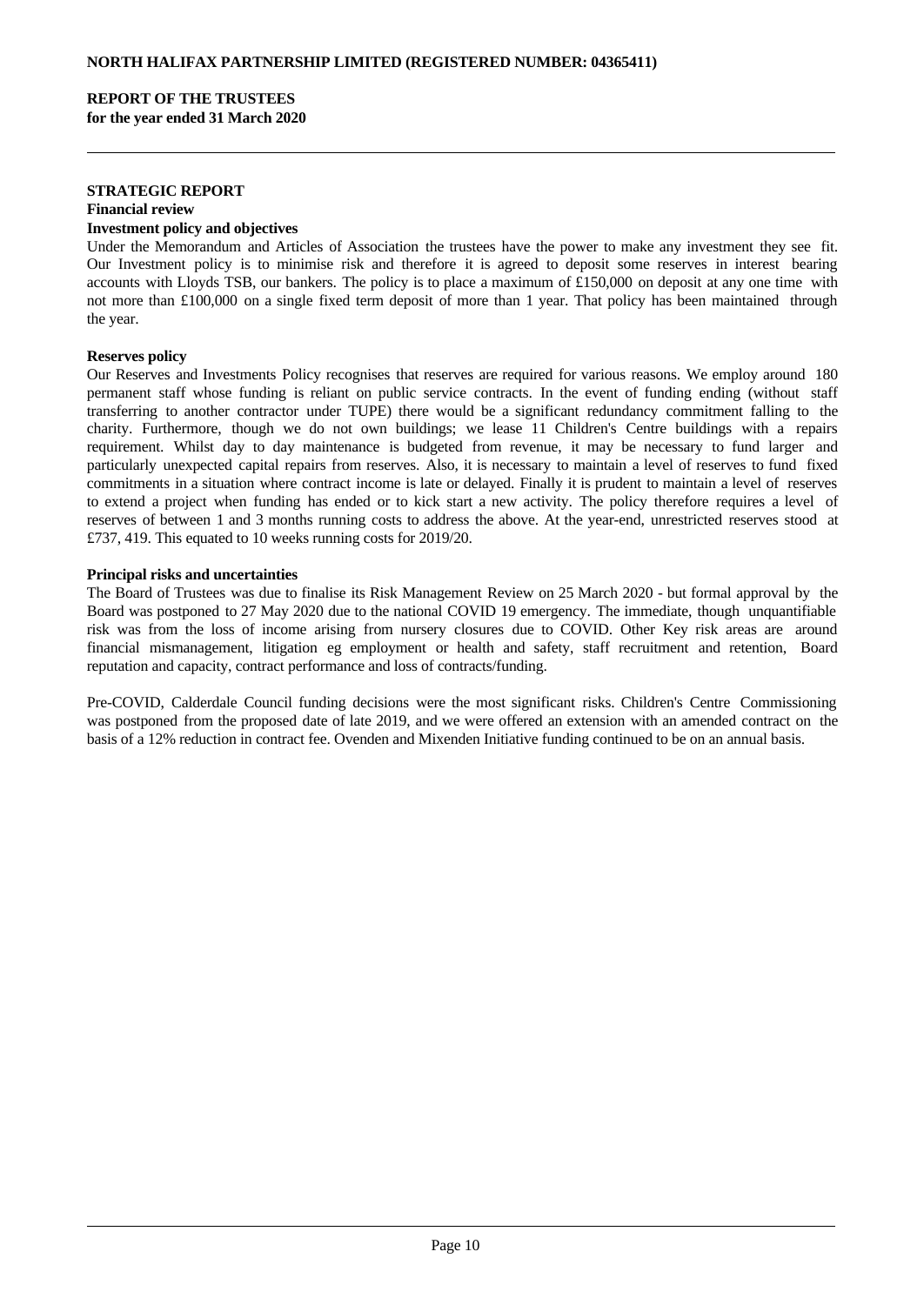# **STRATEGIC REPORT**

**Future plans** Future plans The activities under our 4 themes are reliant on three key funding streams.

Future planning for all services has been significantly affected by the developing economic and social impacts of COVID. From March 2020, we have worked closely with Calderdale Council and other strategic partners both to meet immediate service needs whilst following national guidance; and to start to plan for an uncertain future

#### **Sure Start Children's Centres**

The contract for this work, originally from 1st July 2014 to 30th June 2017 was extended again to 31st March 2021 on the basis of a 12% cut in the annual contract fee, amounting to £249,515. Previous extensions of the contract also have come with significant funding reductions amounting to £232,519. We have met cuts previously through 2 redundancies, vacancy management, and realignment of duties for some senior staff and with very some minor adjustments to service. The 2020/21 budget cut has required us to close Field Lane (with daycare) and Holywell Green Children's Centres from 31 March 2020. We have made arrangements to provide services in other community venues, and we were able to redeploy most of the staff affected.

From March 2020, our primary concern was to continue provision to our many service users whilst ensuring the safety of staff and service users. We closed all children's centres on 20 March, and moved some engagement work online immediately.

#### **Ovenden and Mixenden Initiative**

Funding for 2020/21 for the main Neighbourhood engagement SLA is reduced by 5% on 2020/21, to £151,501. This cut is possible to accommodate without significant loss of service. Neighbourhood engagement funding is decided for one year only and the uncertainty of previous years is compounded by the threat of Covid impacts on future Council budgets. Additional funding for the Active Engagement Officer from April 2019, runs to March 2021; and grant funding for place based social action via Halifax Opportunities Trust also runs into 2020/21.

#### **Staying Well**

Staying well funding of £55,000 has been maintained at the same level for 2020/21, with additional £5,500 from Calderdale Community Foundation to administer Older People's Holiday fund across Calderdale.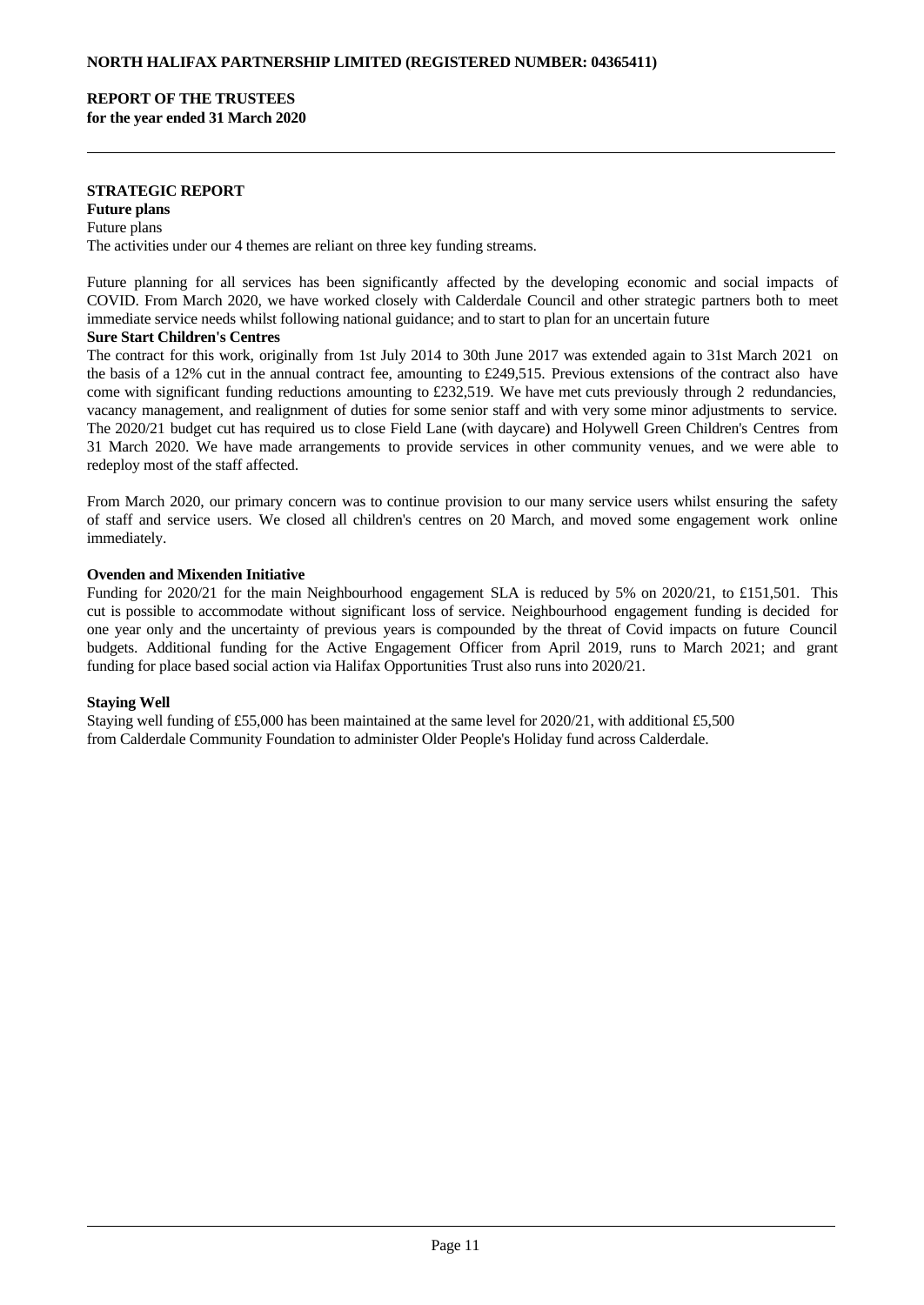# **STRUCTURE, GOVERNANCE AND MANAGEMENT**

# **Governing document**

# **Governance**

North Halifax Partnership Ltd became a not for profit limited company in January 2002 (company registration no. 04365411) and a registered charity in October 2016 (charity registration no. 1169746). Board members are therefore Trustees of the Charity and Directors of the Company. North Halifax Partnership Ltd is a member based organisation and therefore Trustees are elected by the Board, in accordance with the Articles, at the annual general meeting. Trustees are elected to serve for two years with the next elections taking place at the 2019 AGM.

Trustees are Governed by a Code of Conduct and are issued with a Board Member's Handbook which covers our history and background, finances, Articles and key objectives, themes and activities, role and duties of Trustees. These documents are reviewed annually and form the key part of induction for new Trustees. Trustees are kept abreast of and encouraged to undertake relevant training.

#### **Board of Trustees**

The Board has met on 4 occasions during the year, with a further 3 sub-committee and special meetings. The Board controls finance, contracts and service level agreements and appoints Senior Management. At each Board meeting officers submit detailed reports on contract performance and achievement and finances. The Board has standing agenda items on equal opportunities and health and safety.During the year the Board has reviewed policies and procedures. The Board considers and reviews risks facing the organisation. The key focus of reviews is assessing the likelihood and impact of risk and the measures being taken to avoid or reduce that risk. The key risk facing the organisation is loss of funding due to the fact that we are substantially reliant on public sector funding which has steadily been reducing, mainly due to austerity measures faced by the public sector. That risk is compounded by the anticipated severe economic impact of COVID 19 on both public sector funding and local employment, and therefore demand for childcare

The day to day management of the organisation is delegated to the Senior Management.

#### **Company limited by guarantee**

North Halifax Partnership Limited is a company limited by guarantee and accordingly does not have share capital.

Every member of the company undertakes to contribute such an amount as may be required not exceeding £1 to the assets of the charitable company in the event of its being wound up while they are a member, or within one year after they cease to be a member.

#### **REFERENCE AND ADMINISTRATIVE DETAILS**

**Registered Company number** 04365411 (England and Wales)

**Registered Charity number** 1169746

**Registered office** Kevin Pearce Children's Centre Ovenden Road Ovenden Halifax West Yorkshire HX3 5RQ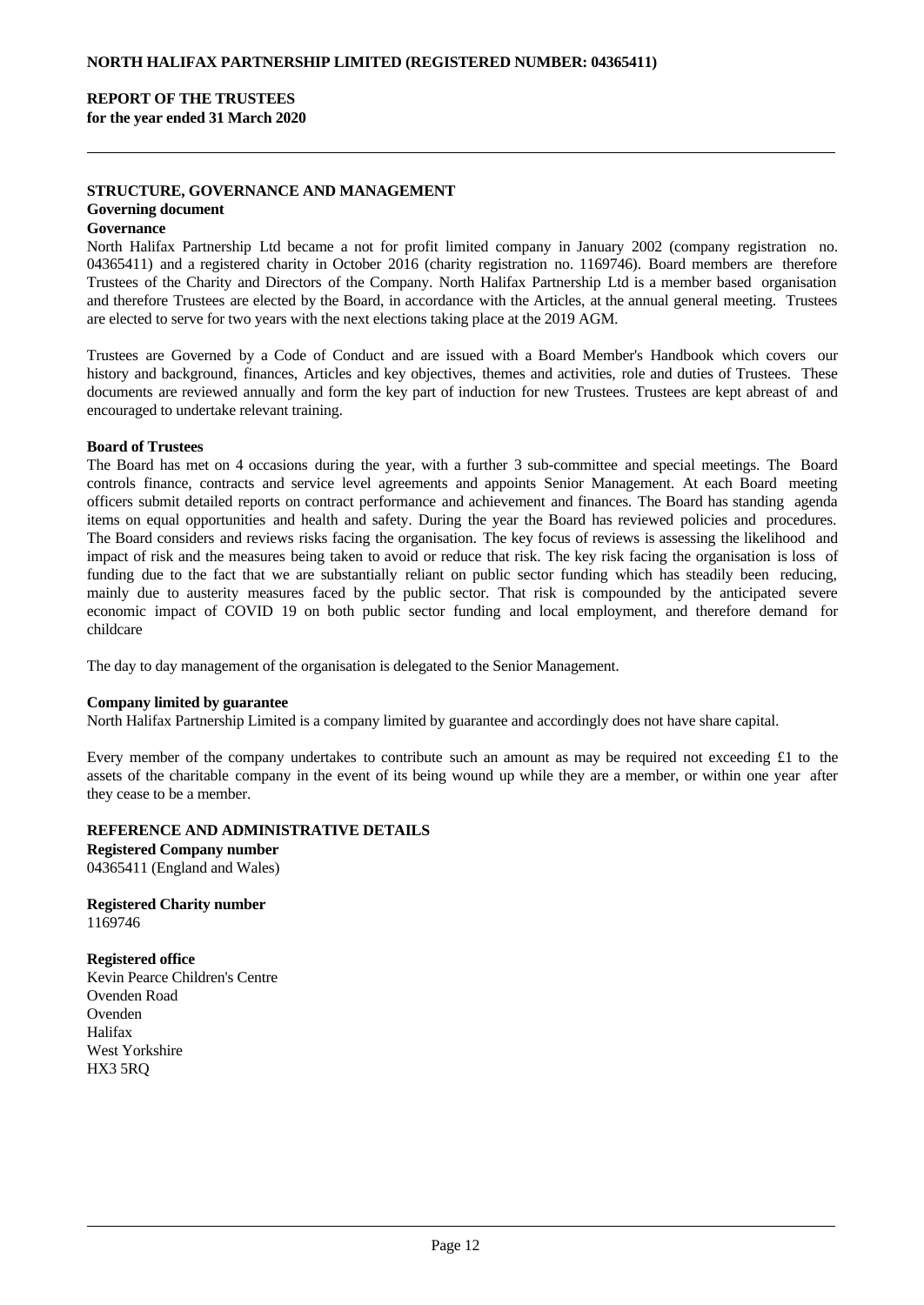#### **Trustees**

S P Bedford School Assistant (resigned 29.11.19) P Coenen Company Director (appointed 29.11.19) L J Craigie Council Officer (appointed 22.1.20) D A Durrans D Keenan Retired E Moss Retired B T R Smith Retired (resigned 29.11.19) E Wardman Teaching Assistant S J Wright Self Employed Teacher S Harrison Senior Youth & Community Project Officer P Robinson Retired N Watts Retail Assistant (resigned 9.8.19) I F J Van Loon Retired (appointed 1.6.19) S Bowles Staff Nurse, Hospice (appointed 30.7.19)

#### **Company Secretary**

K R Connell

#### **Auditors**

Sheards Chartered Accountants & Statutory Auditors Vernon House 40 New North Road Huddersfield West Yorkshire HD1 5LS

#### **STATEMENT OF TRUSTEES' RESPONSIBILITIES**

The trustees (who are also the directors of North Halifax Partnership Limited for the purposes of company law) are responsible for preparing the Report of the Trustees and the financial statements in accordance with applicable law and United Kingdom Accounting Standards (United Kingdom Generally Accepted Accounting Practice).

Company law requires the trustees to prepare financial statements for each financial year which give a true and fair view of the state of affairs of the charitable company and of the incoming resources and application of resources, including the income and expenditure, of the charitable company for that period. In preparing those financial Statements, the trustees are required to<br>
Statements, the trustees are required to<br>
Statements and principles in the Charity SORP;<br>
The conserver the methods and principles in the Charity SORP;<br>
The conserver the methods a

- 
- 
- 
- explained in the financial statements;<br>- prepare the financial statements on the going concern basis unless it is inappropriate to presume that the charitable
- company will continue in business.

The trustees are responsible for keeping proper accounting records which disclose with reasonable accuracy at any time the financial position of the charitable company and to enable them to ensure that the financial statements comply with the Companies Act 2006. They are also responsible for safeguarding the assets of the charitable company and hence for taking reasonable steps for the prevention and detection of fraud and other irregularities.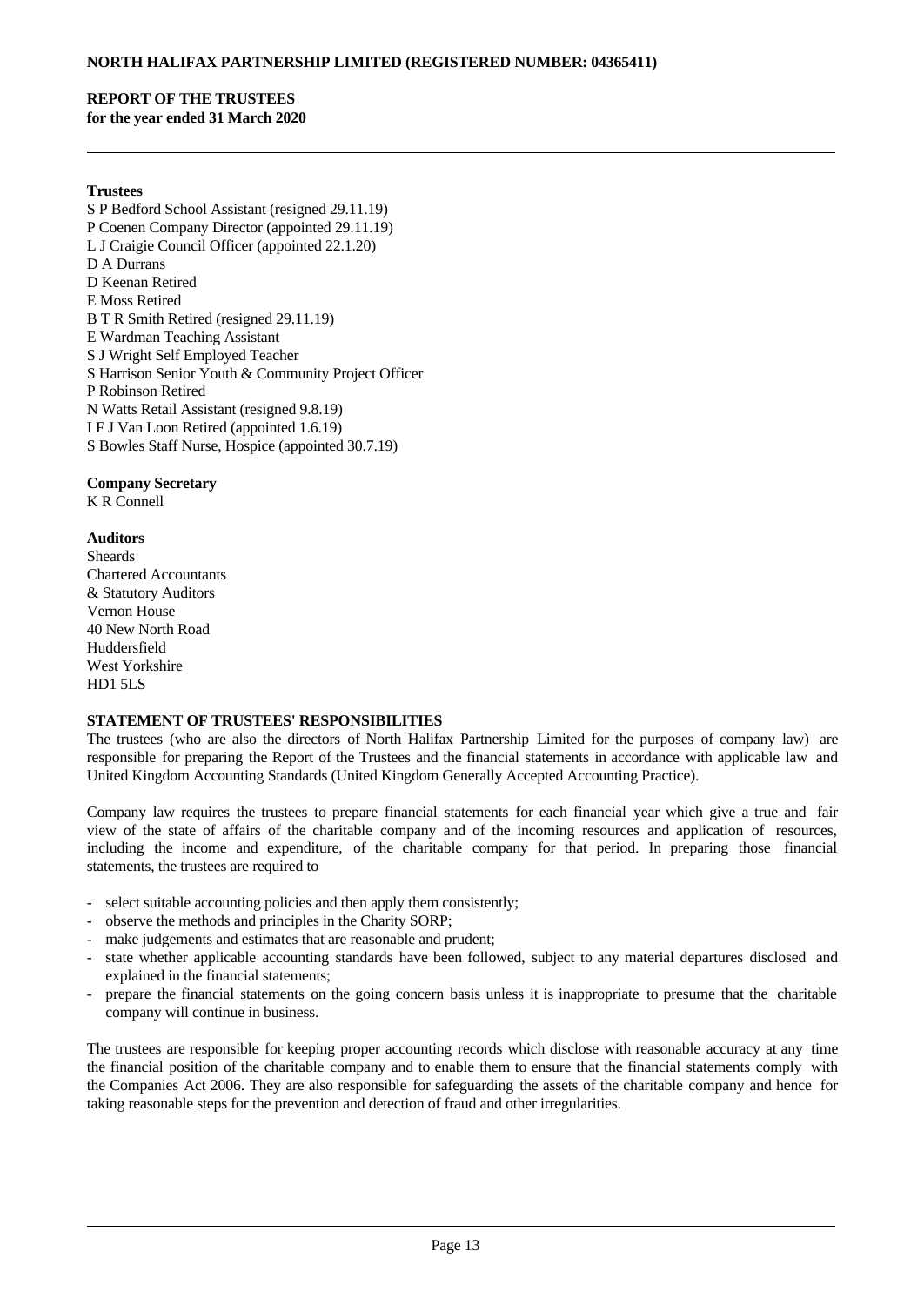#### **STATEMENT OF TRUSTEES' RESPONSIBILITIES - continued**

- 
- In so far as the trustees are aware:<br>- there is no relevant audit information of which the charitable company's auditors are unaware; and<br>- the trustees have taken all steps that they ought to have taken to make themselves information and to establish that the auditors are aware of that information.

# **AUDITORS**

The auditors, Sheards, will be proposed for re-appointment at the forthcoming Annual General Meeting.

Report of the trustees, incorporating astrategic report, approved by order of the board of trustees, as the company directors, on 26 October 2020 and signed on the board's behalf by:

D A Durrans - Trustee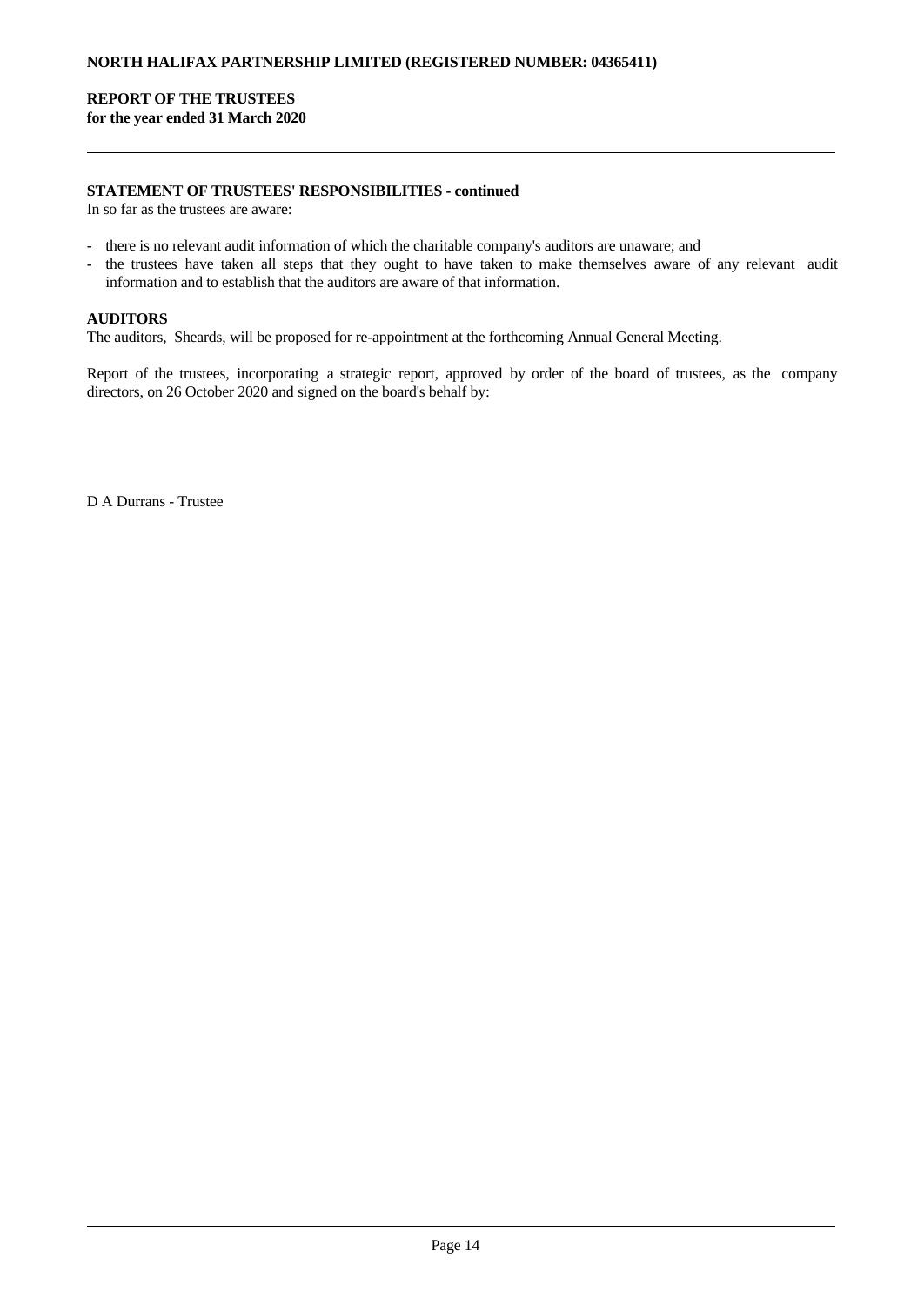#### **Opinion**

We have audited the financial statements of North Halifax Partnership Limited (the 'charitable company') for the year ended 31 March 2020 which comprise the Statement of Financial Activities, the Balance Sheet, the Cash Flow Statement and notes to the financial statements, including a summary of significant accounting policies. The financial reporting framework that has been applied in their preparation is applicable law and United Kingdom Accounting Standards (United Kingdom Generally Accepted Accounting Practice).

In our opinion the financial statements:

- give a true and fair view of the state of the charitable company's affairs as at 31 March 2020 and of its incoming
- resources and application of resources, including its income and expenditure, for the year then ended;<br>- have been properly prepared in accordance with United Kingdom Generally Accepted Accounting Practice; and<br>- have been
- 

#### **Basis for opinion**

We conducted our audit in accordance with International Standards on Auditing (UK) (ISAs (UK)) and applicable law. Our responsibilities under those standards are further described in the Auditors' responsibilities for the audit of the financial statements section of our report. We are independent of the charitable company in accordance with the ethical requirements that are relevant to our audit of the financial statements in the UK, including the FRC's Ethical Standard, and we have fulfilled our other ethical responsibilities in accordance with these requirements. We believe that the audit evidence we have obtained is sufficient and appropriate to provide a basis for our opinion.

#### **Conclusions relating to going concern**

We have nothing to report in respect of the following matters in relation to which the ISAs (UK) require us to report to

- you where:<br>- the trustees' use of the going concern basis of accounting in the preparation of the financial statements is not appropriate; or<br>- the trustees have not disclosed in the financial statements any identified material uncertainties that may cast
- significant doubt about the charitable company's ability to continue to adopt the going concern basis of accounting for a period of at least twelve months from the date when the financial statements are authorised for issue.

#### **Other information**

The trustees are responsible for the other information. The other information comprises the information included in the Annual Report, other than the financial statements and our Report of the Independent Auditors thereon.

Our opinion on the financial statements does not cover the other information and, except to the extent otherwise explicitly stated in our report, we do not express any form of assurance conclusion thereon.

In connection with our audit of the financial statements, our responsibility is to read the other information and, in doing so, consider whether the other information is materially inconsistent with the financial statements or our knowledge obtained in the audit or otherwise appears to be materially misstated. If we identify such material inconsistencies or apparent material misstatements, we are required to determine whether there is a material misstatement in the financial statements or a material misstatement of the other information. If, based on the work we have performed, we conclude that there is a material misstatement of this other information, we are required to report that fact. We have nothing to report in this regard.

#### **Opinions on other matters prescribed by the Companies Act 2006**

In our opinion, based on the work undertaken in the course of the audit:

- the information given in the Report of the Trustees for the financial year for which the financial statements are prepared is consistent with the financial statements; and<br>the Report of the Trustees has been prepared in accordance with applicable legal requirements.
-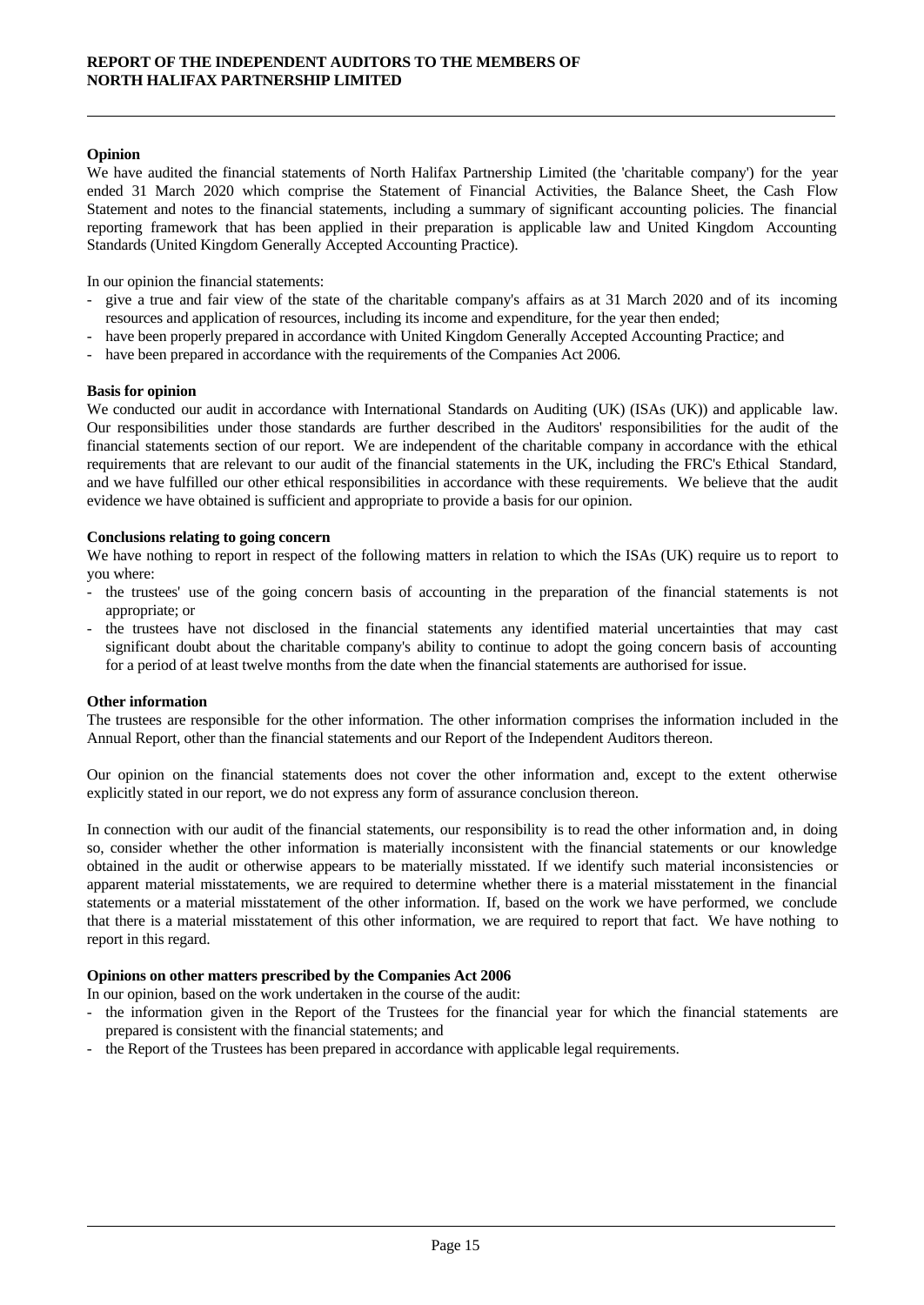#### **Matters on which we are required to report by exception**

In the light of the knowledge and understanding of the charitable company and its environment obtained in the course of the audit, we have not identified material misstatements in the Report of the Trustees.

We have nothing to report in respect of the following matters where the Companies Act 2006 requires us to report to you if, in our opinion:<br>- adequate accounting records have not been kept or returns adequate for our audit have not been received from

- 
- branches not visited by us; or<br>the financial statements are not in agreement with the accounting records and returns; or<br>ertain disclosures of trustees' remuneration specified by law are not made; or<br>we have not received a
- 
- 

#### **Responsibilities of trustees**

As explained more fully in the Statement of Trustees' Responsibilities, the trustees (who are also the directors of the charitable company for the purposes of company law) are responsible for the preparation of the financial statements and for being satisfied that they give a true and fair view, and for such internal control as the trustees determine is necessary to enable the preparation of financial statements that are free from material misstatement, whether due to fraud or error.

In preparing the financial statements, the trustees are responsible for assessing the charitable company's ability to continue as a going concern, disclosing, as applicable, matters related to going concern and using the going concern basis of accounting unless the trustees either intend to liquidate the charitable company or to cease operations, or have no realistic alternative but to do so.

#### **Our responsibilities for the audit of the financial statements**

Our objectives are to obtain reasonable assurance about whether the financial statements as a whole are free from material misstatement, whether due to fraud or error, and to issue a Report of the Independent Auditors that includes our opinion. Reasonable assurance is a high level of assurance, but is not a guarantee that an audit conducted in accordance with ISAs (UK) will always detect a material misstatement when it exists. Misstatements can arise from fraud or error and are considered material if, individually or in the aggregate, they could reasonably be expected to influence the economic decisions of users taken on the basis of these financial statements.

A further description of our responsibilities for the audit of the financial statements is located on the Financial Reporting Council's website at www.frc.org.uk/auditorsresponsibilities. This description forms part of our Report of the Independent Auditors.

#### **Use of our report**

This report is made solely to the charitable company's members, as a body, in accordance with Chapter 3 of Part 16 of the Companies Act 2006. Our audit work has been undertaken so that we might state to the charitable company's members those matters we are required to state to them in an auditors' report and for no other purpose. To the fullest extent permitted by law, we do not accept or assume responsibility to anyone other than the charitable company and the charitable company's members as a body, for our audit work, for this report, or for the opinions we have formed.

Kevin Winterburn ACA (Senior Statutory Auditor) for and on behalf of Sheards Chartered Accountants & Statutory Auditors Vernon House 40 New North Road Huddersfield West Yorkshire HD1 5LS

26 October 2020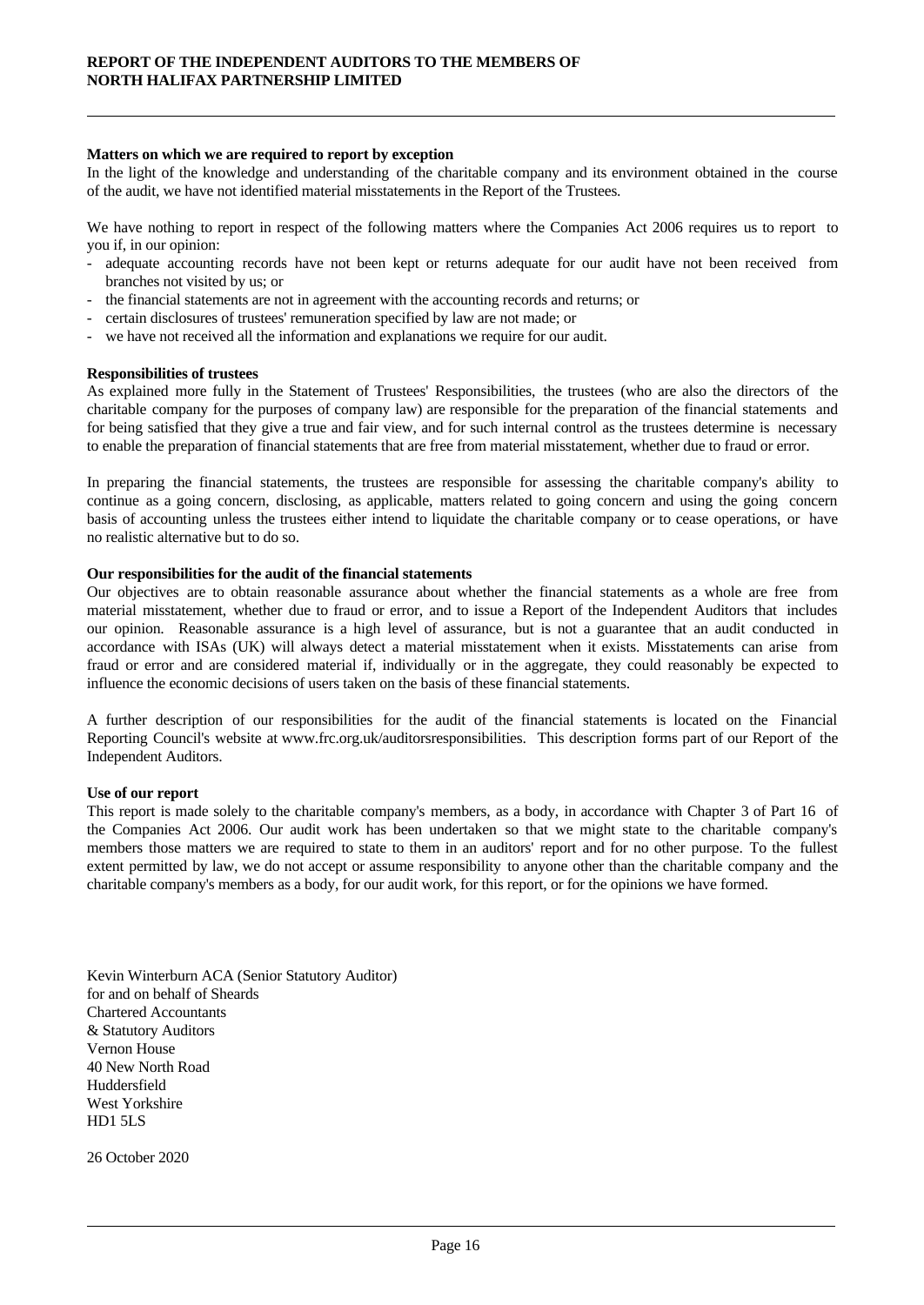# **STATEMENT OF FINANCIAL ACTIVITIES for the year ended 31 March 2020**

|                                                             | <b>Notes</b>            | Unrestricted<br>funds<br>£ | Restricted<br>funds<br>£ | 2020<br>Total<br>funds<br>$\pounds$ | 2019<br>Total<br>funds<br>$\pounds$ |
|-------------------------------------------------------------|-------------------------|----------------------------|--------------------------|-------------------------------------|-------------------------------------|
| <b>INCOME AND ENDOWMENTS FROM</b><br>Donations and legacies | $\mathbf{2}$            | 798,243                    | (1)                      | 798,242                             | 834,743                             |
|                                                             |                         |                            |                          |                                     |                                     |
| <b>Charitable activities</b>                                | $\overline{\mathbf{4}}$ |                            |                          |                                     |                                     |
| <b>Sure Start Children's Centres</b>                        |                         | 2,091,798                  | 1,033,531                | 3,125,329                           | 3,135,537                           |
| Neighbourhood Management                                    |                         | 5,980                      | 244,624                  | 250,604                             | 226,984                             |
| <b>Staying Well Project</b>                                 |                         |                            | 55,000                   | 55,000                              | 55,000                              |
| Investment income                                           | 3                       | 6,393                      |                          | 6,393                               | 2,707                               |
| <b>Total</b>                                                |                         | 2,902,414                  | 1,333,154                | 4,235,568                           | 4,254,971                           |
| <b>EXPENDITURE ON</b>                                       |                         |                            |                          |                                     |                                     |
| <b>Charitable activities</b>                                | 5                       |                            |                          |                                     |                                     |
| <b>Sure Start Children's Centres</b>                        |                         | 2,919,640                  | 1,033,532                | 3,953,172                           | 3,903,656                           |
| Neighbourhood Management                                    |                         | 942                        | 235,528                  | 236,470                             | 263,842                             |
| <b>Staying Well Project</b>                                 |                         | 16,355                     | 49,238                   | 65,593                              | 34,835                              |
| Other                                                       |                         | 18,698                     |                          | 18,698                              | 19,415                              |
| <b>Total</b>                                                |                         | 2,955,635                  | 1,318,298                | 4,273,933                           | 4,221,748                           |
| NET INCOME/(EXPENDITURE)                                    |                         | (53,221)                   | 14,856                   | (38, 365)                           | 33,223                              |
| <b>Transfers between funds</b>                              | 13                      | 39,116                     | (39,116)                 |                                     |                                     |
| Net movement in funds                                       |                         | (14, 105)                  | (24,260)                 | (38, 365)                           | 33,223                              |
| <b>RECONCILIATION OF FUNDS</b>                              |                         |                            |                          |                                     |                                     |
| <b>Total funds brought forward</b>                          |                         | 751,524                    | 83,717                   | 835,241                             | 802,018                             |
| <b>TOTAL FUNDS CARRIED FORWARD</b>                          |                         | 737,419                    | 59,457                   | 796,876                             | 835,241                             |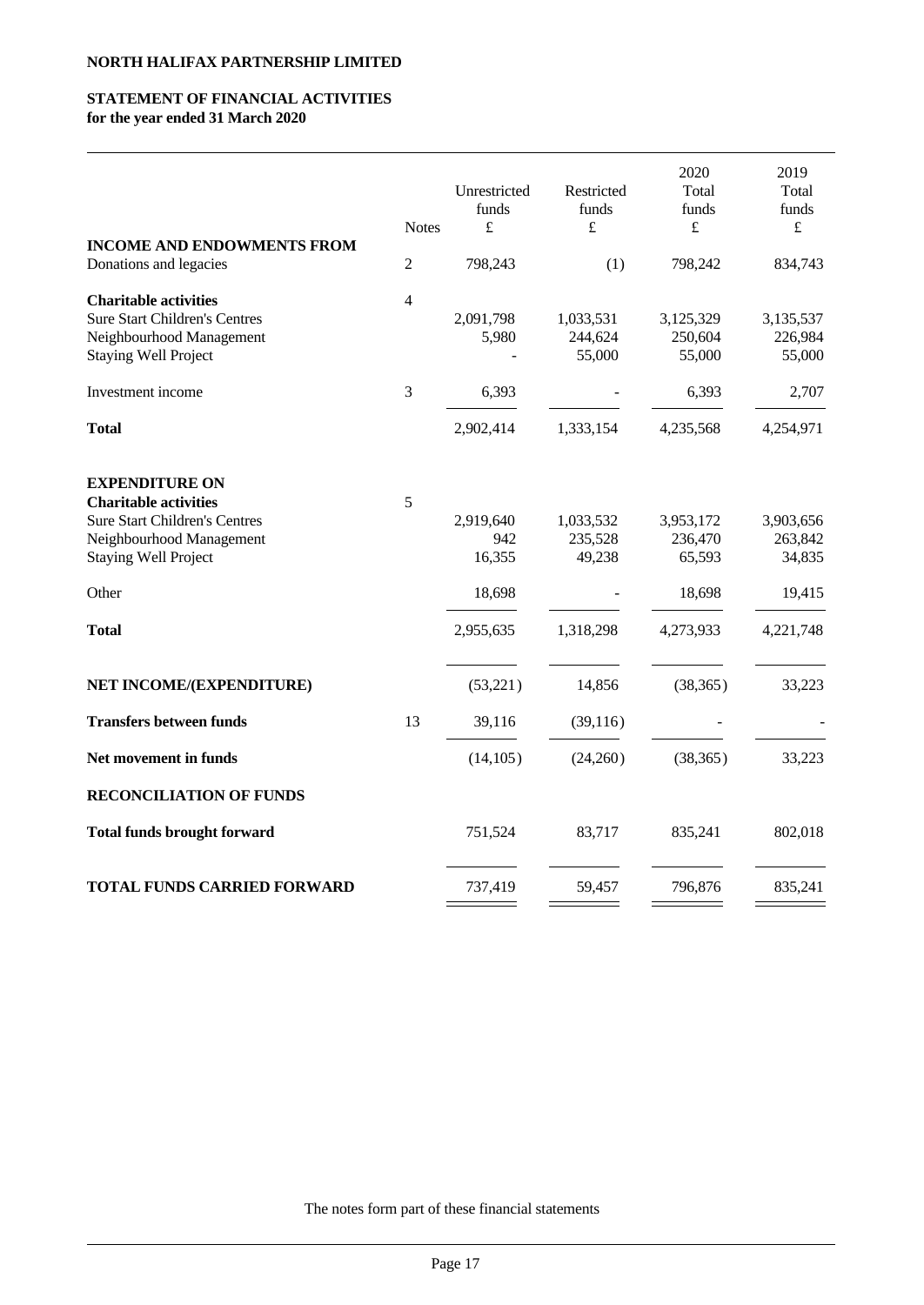# **NORTH HALIFAX PARTNERSHIP LIMITED (REGISTERED NUMBER: 04365411)**

## **BALANCE SHEET 31 March 2020**

| 2020<br>2019<br>Unrestricted<br>Total<br>Restricted<br>Total<br>funds<br>funds<br>funds<br>funds<br>$\pounds$<br>$\pounds$<br>£<br><b>Notes</b><br>£<br>37,101<br>2,071<br>39,172<br>49,140<br>11<br>845,669<br>779,380<br>58,498<br>837,878<br><b>CREDITORS</b><br>Amounts falling due within one year<br>12<br>(79,064)<br>(1,110)<br>(80, 174)<br>(59, 568)<br>NET CURRENT ASSETS<br>700,316<br>57,388<br>757,704<br>786,101<br><b>TOTAL ASSETS LESS CURRENT</b><br><b>LIABILITIES</b><br>737,417<br>835,241<br>59,459<br>796,876<br><b>NET ASSETS</b><br>737,417<br>59,459<br>796,876<br>835,241 |                          |  |  |  |
|------------------------------------------------------------------------------------------------------------------------------------------------------------------------------------------------------------------------------------------------------------------------------------------------------------------------------------------------------------------------------------------------------------------------------------------------------------------------------------------------------------------------------------------------------------------------------------------------------|--------------------------|--|--|--|
|                                                                                                                                                                                                                                                                                                                                                                                                                                                                                                                                                                                                      |                          |  |  |  |
|                                                                                                                                                                                                                                                                                                                                                                                                                                                                                                                                                                                                      |                          |  |  |  |
|                                                                                                                                                                                                                                                                                                                                                                                                                                                                                                                                                                                                      |                          |  |  |  |
|                                                                                                                                                                                                                                                                                                                                                                                                                                                                                                                                                                                                      |                          |  |  |  |
|                                                                                                                                                                                                                                                                                                                                                                                                                                                                                                                                                                                                      | <b>FIXED ASSETS</b>      |  |  |  |
|                                                                                                                                                                                                                                                                                                                                                                                                                                                                                                                                                                                                      | Tangible assets          |  |  |  |
|                                                                                                                                                                                                                                                                                                                                                                                                                                                                                                                                                                                                      | <b>CURRENT ASSETS</b>    |  |  |  |
|                                                                                                                                                                                                                                                                                                                                                                                                                                                                                                                                                                                                      | Cash at bank and in hand |  |  |  |
|                                                                                                                                                                                                                                                                                                                                                                                                                                                                                                                                                                                                      |                          |  |  |  |
|                                                                                                                                                                                                                                                                                                                                                                                                                                                                                                                                                                                                      |                          |  |  |  |
|                                                                                                                                                                                                                                                                                                                                                                                                                                                                                                                                                                                                      |                          |  |  |  |
|                                                                                                                                                                                                                                                                                                                                                                                                                                                                                                                                                                                                      |                          |  |  |  |
|                                                                                                                                                                                                                                                                                                                                                                                                                                                                                                                                                                                                      |                          |  |  |  |
|                                                                                                                                                                                                                                                                                                                                                                                                                                                                                                                                                                                                      |                          |  |  |  |
|                                                                                                                                                                                                                                                                                                                                                                                                                                                                                                                                                                                                      |                          |  |  |  |
|                                                                                                                                                                                                                                                                                                                                                                                                                                                                                                                                                                                                      |                          |  |  |  |
|                                                                                                                                                                                                                                                                                                                                                                                                                                                                                                                                                                                                      |                          |  |  |  |
|                                                                                                                                                                                                                                                                                                                                                                                                                                                                                                                                                                                                      |                          |  |  |  |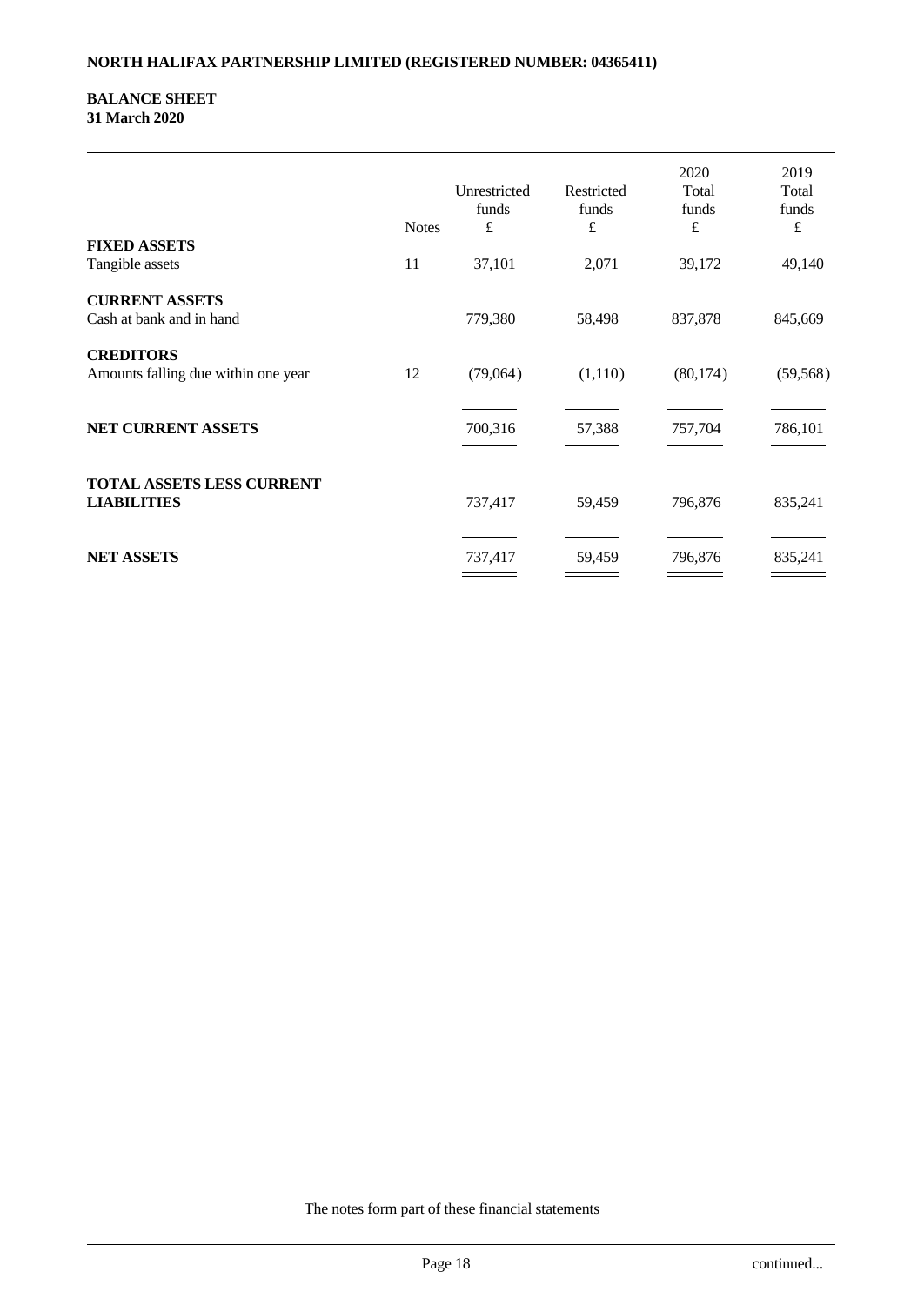## **NORTH HALIFAX PARTNERSHIP LIMITED (REGISTERED NUMBER: 04365411)**

# **BALANCE SHEET - continued 31 March 2020**

| <b>FUNDS</b><br>13               |         |         |
|----------------------------------|---------|---------|
| Unrestricted funds:              |         |         |
| General fund                     | 711,857 | 743,436 |
| Sure Start                       |         | 8,088   |
| Holiday Fund                     | 4,558   | ۰       |
| Community budgets                | 21,002  | ۰       |
|                                  |         |         |
|                                  | 737,417 | 751,524 |
| Restricted funds:                |         |         |
| Ovenden and Mixenden Initiative  | 8,264   |         |
| <b>Ward Forum Grants</b>         | 5,223   | 5,247   |
| <b>Staying Well</b>              | 24,616  | 37,481  |
| Project_Twelve:31                | 937     | 13,649  |
| <b>Isolation Fund</b>            |         | 27,340  |
| <b>Place Based Social Action</b> | 20,419  |         |
|                                  |         |         |
|                                  | 59,459  | 83,717  |
|                                  |         |         |
| <b>TOTAL FUNDS</b>               | 796,876 | 835,241 |
|                                  |         |         |

The financial statements were approved by the Board of Trustees and authorised for issue on 26 October 2020 and were signed on its behalf by:

D A Durrans - Trustee

S J Wright - Trustee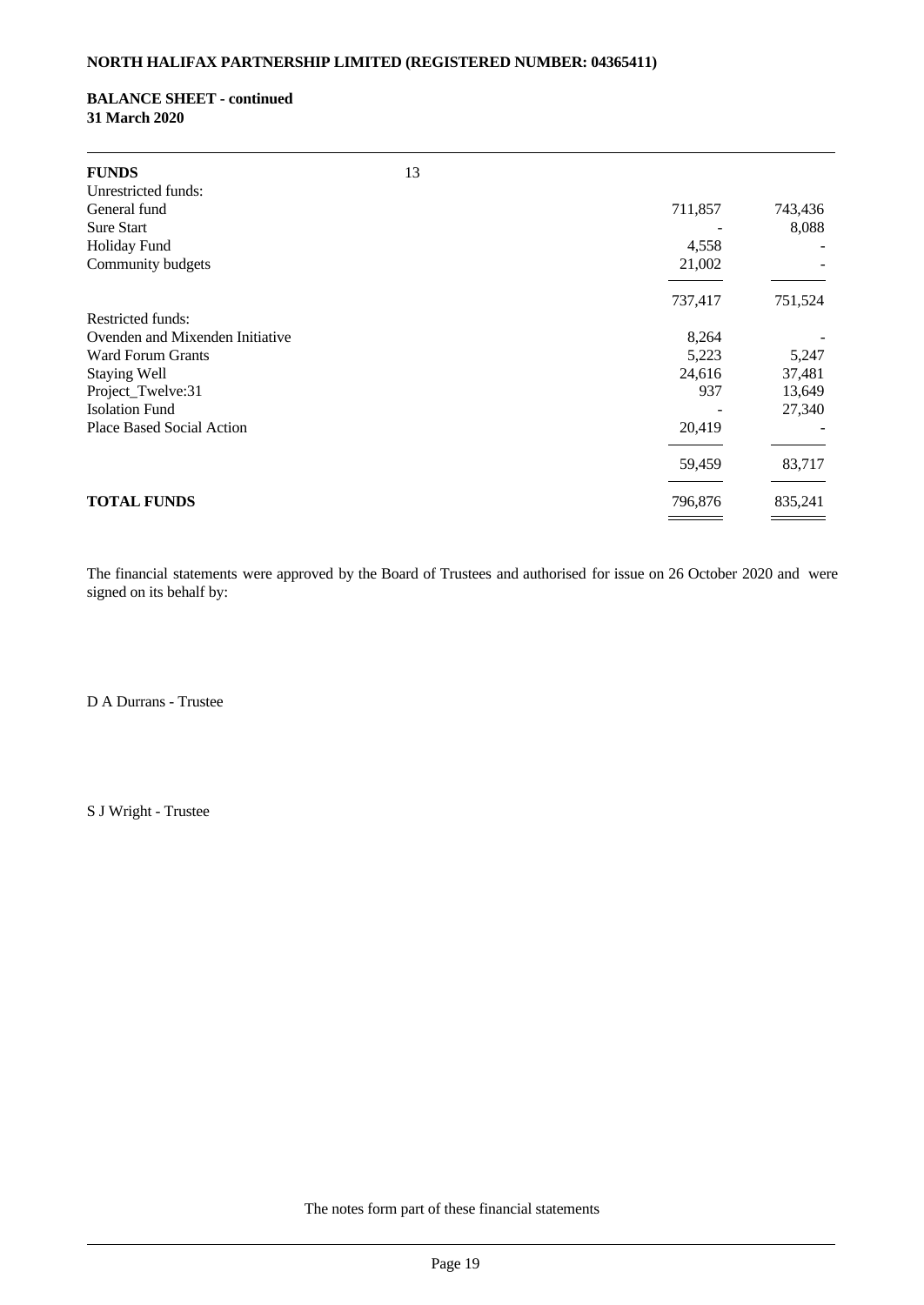# **CASH FLOW STATEMENT for the year ended 31 March 2020**

|                                                                | <b>Notes</b> | 2020<br>£ | 2019<br>£ |
|----------------------------------------------------------------|--------------|-----------|-----------|
| <b>Cash flows from operating activities</b>                    |              |           |           |
| Cash generated from operations                                 |              | 11,891    | 30,658    |
| Net cash provided by operating activities                      |              | 11,891    | 30,658    |
| <b>Cash flows from investing activities</b>                    |              |           |           |
| Purchase of tangible fixed assets                              |              | (21,232)  | (41,682)  |
| Interest received                                              |              | 1,550     | 1,152     |
| Net cash used in investing activities                          |              | (19,682)  | (40, 530) |
|                                                                |              |           |           |
| Change in cash and cash equivalents in<br>the reporting period |              | (7,791)   | (9,872)   |
| Cash and cash equivalents at the                               |              |           |           |
| beginning of the reporting period                              |              | 845,669   | 855,541   |
| Cash and cash equivalents at the end of                        |              |           |           |
| the reporting period                                           |              | 837,878   | 845,669   |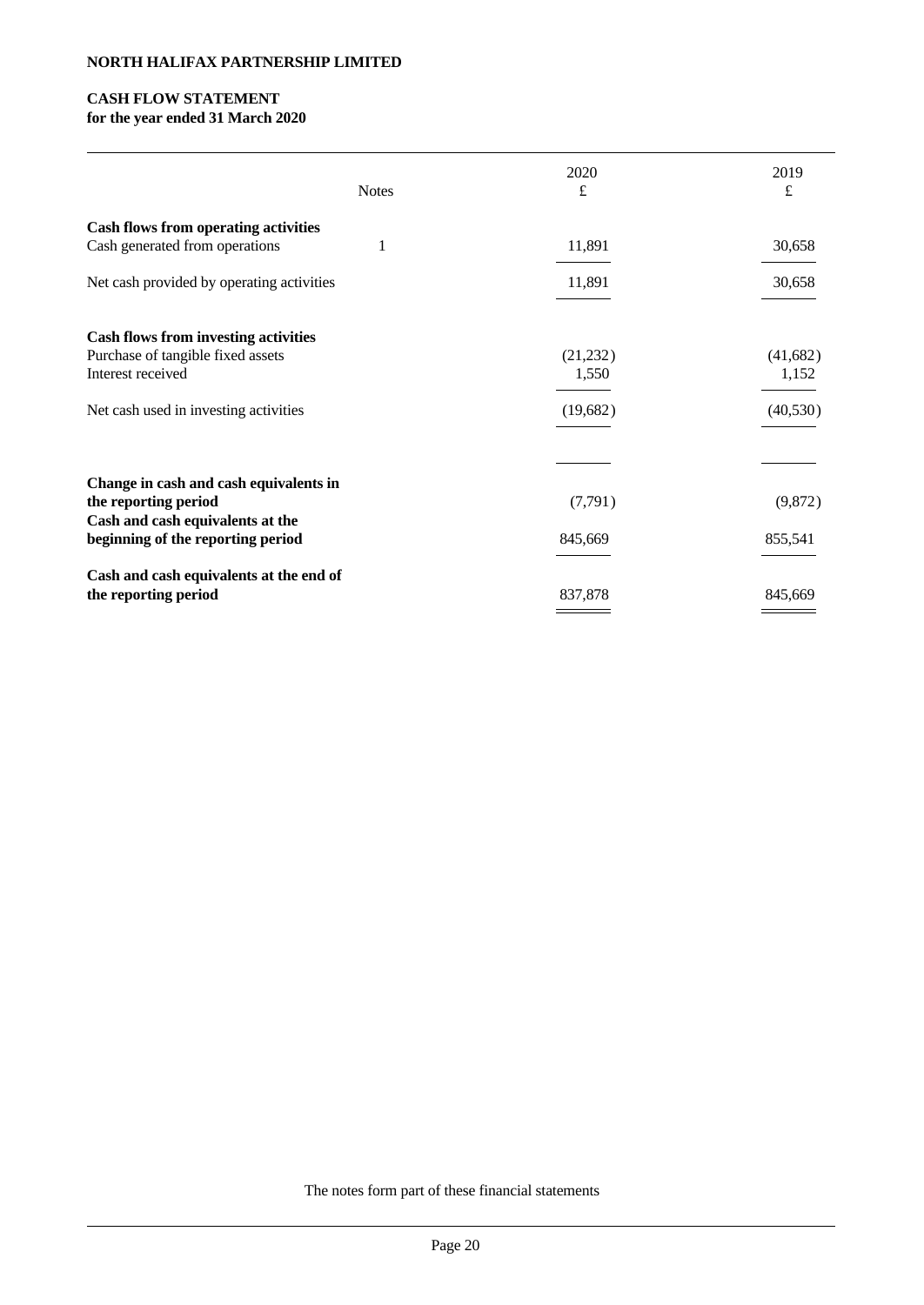# **NOTES TO THE CASH FLOW STATEMENT for the year ended 31 March 2020**

## **1. RECONCILIATION OF NET (EXPENDITURE)/INCOME TO NET CASH FLOW FROM OPERATING ACTIVITIES**

|                                                               | 2020      | 2019     |  |
|---------------------------------------------------------------|-----------|----------|--|
|                                                               | £         | £        |  |
| Net (expenditure)/income for the reporting period (as per the |           |          |  |
| <b>Statement of Financial Activities)</b>                     | (38, 365) | 33.223   |  |
| <b>Adjustments for:</b>                                       |           |          |  |
| Depreciation charges                                          | 31,200    | 24,269   |  |
| Loss on disposal of fixed assets                              | -         | 32       |  |
| Interest received                                             | (1,550)   | (1,152)  |  |
| Increase/(decrease) in creditors                              | 20,606    | (25,714) |  |
|                                                               |           |          |  |
| Net cash provided by operations                               | 11,891    | 30,658   |  |
|                                                               |           |          |  |

#### 2. **ANALYSIS OF CHANGES IN NET FUNDS**

| Net cash                 | At 1.4.19<br>£ | Cash flow<br>£ | At 31.3.20<br>£ |
|--------------------------|----------------|----------------|-----------------|
| Cash at bank and in hand | 845,669        | (7,791)        | 837,878         |
|                          | 845,669        | (7,791)        | 837,878         |
| <b>Total</b>             | 845,669        | (7,791)        | 837,878         |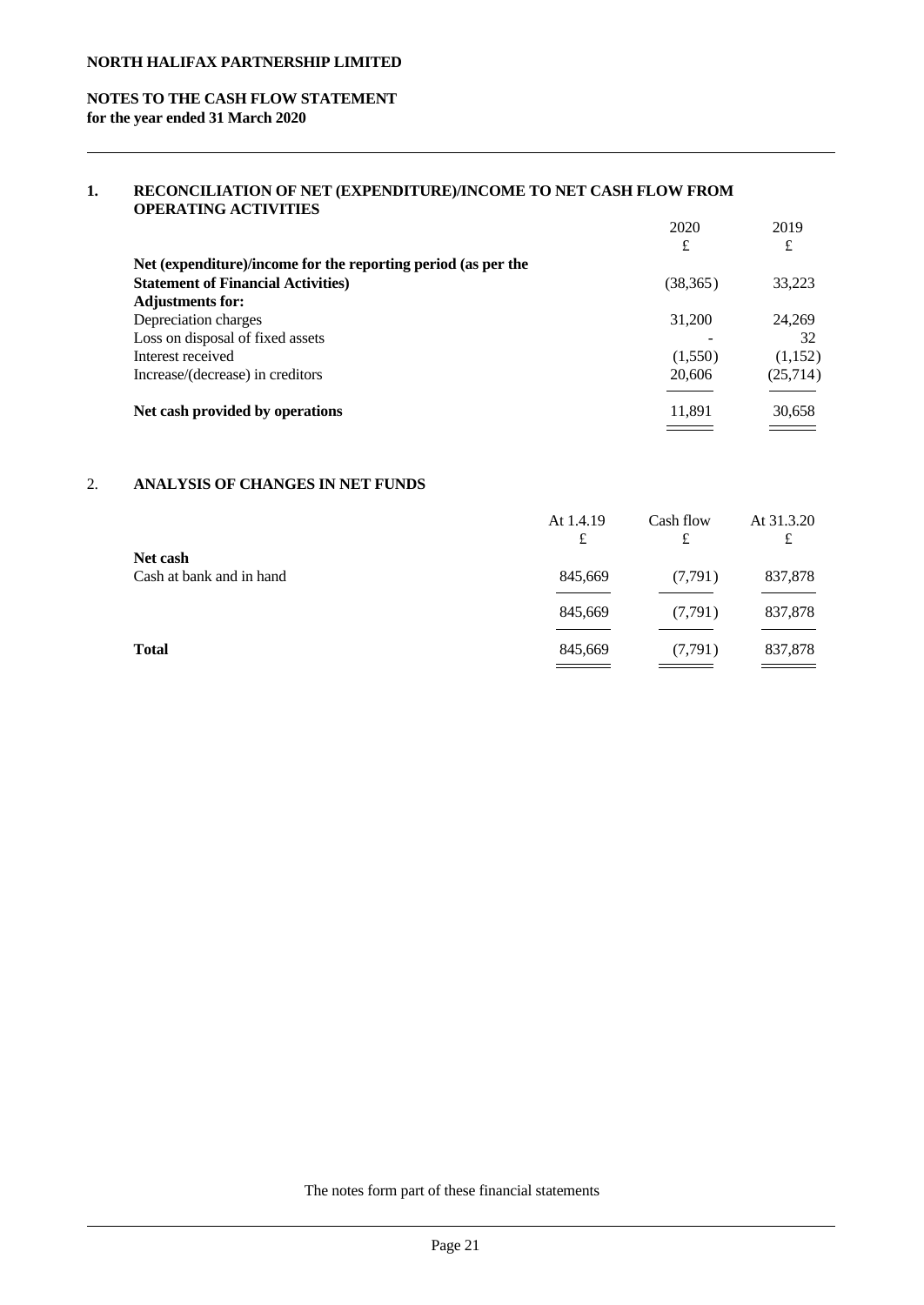# **NOTES TO THE FINANCIAL STATEMENTS for the year ended 31 March 2020**

#### **1. ACCOUNTING POLICIES**

#### **Basis of preparing the financial statements**

The financial statements of the charitable company, which is a public benefit entity under FRS 102, have been prepared in accordance with the Charities SORP (FRS 102) 'Accounting and Reporting by Charities: Statement of Recommended Practice applicable to charities preparing their accounts in accordance with the Financial Reporting Standard applicable in the UK and Republic of Ireland (FRS 102) (effective 1 January 2019)', Financial Reporting Standard 102 'The Financial Reporting Standard applicable in the UK and Republic of Ireland' and the Companies Act 2006. The financial statements have been prepared under the historical cost convention.

#### **Income**

All income is recognised in the Statement of Financial Activities (SoFA) once the charity has entitlement to the funds, it is probable that the income will be received and the amount can be measured reliably.

The following specific policies are applied to particular categories of income:

Voluntary income is received by way of nursery and group fees, grants and donations and are included in full in the SoFA when receivable.

Grants where entitlement is not conditional on the delivery of specific performance by the charity, are recognised when the charity becomes unconditionally entitled to the grant.

Grants, including government grants, that are classed as restricted, are recognised when the charity receives the grant. Any residual funds are carried forward to be released against related expenditure as it is incurred.

Income from investments and sundry income, such as room hire charges, are included in the year which it is receivable.

#### **Expenditure**

Liabilities are recognised as expenditure as soon as there is a legal or constructive obligation committing the charity to that expenditure, it is probable that a transfer of economic benefits will be required in settlement and the amount of the obligation can be measured reliably. Expenditure is accounted for on an accruals basis and has been classified under headings that aggregate all cost related to the category. Where costs cannot be directly attributed to particular headings they have been allocated to activities on a basis consistent with the use of resources.

#### **Tangible fixed assets**

Depreciation is provided at the following annual rates in order to write off each asset over its estimated useful life.

| Improvements to property     | $-10\%$ on cost           |
|------------------------------|---------------------------|
| <b>Fixtures and fittings</b> | - 25% on reducing balance |
| Computer equipment           | $-33\%$ on cost           |

#### **Taxation**

The charity is exempt from corporation tax on its charitable activities.

#### **Fund accounting**

Unrestricted funds can be used in accordance with the charitable objectives at the discretion of the trustees.

Restricted funds can only be used for particular restricted purposes within the objects of the charity. Restrictions arise when specified by the donor or when funds are raised for particular restricted purposes.

Further explanation of the nature and purpose of each fund is included in the notes to the financial statements.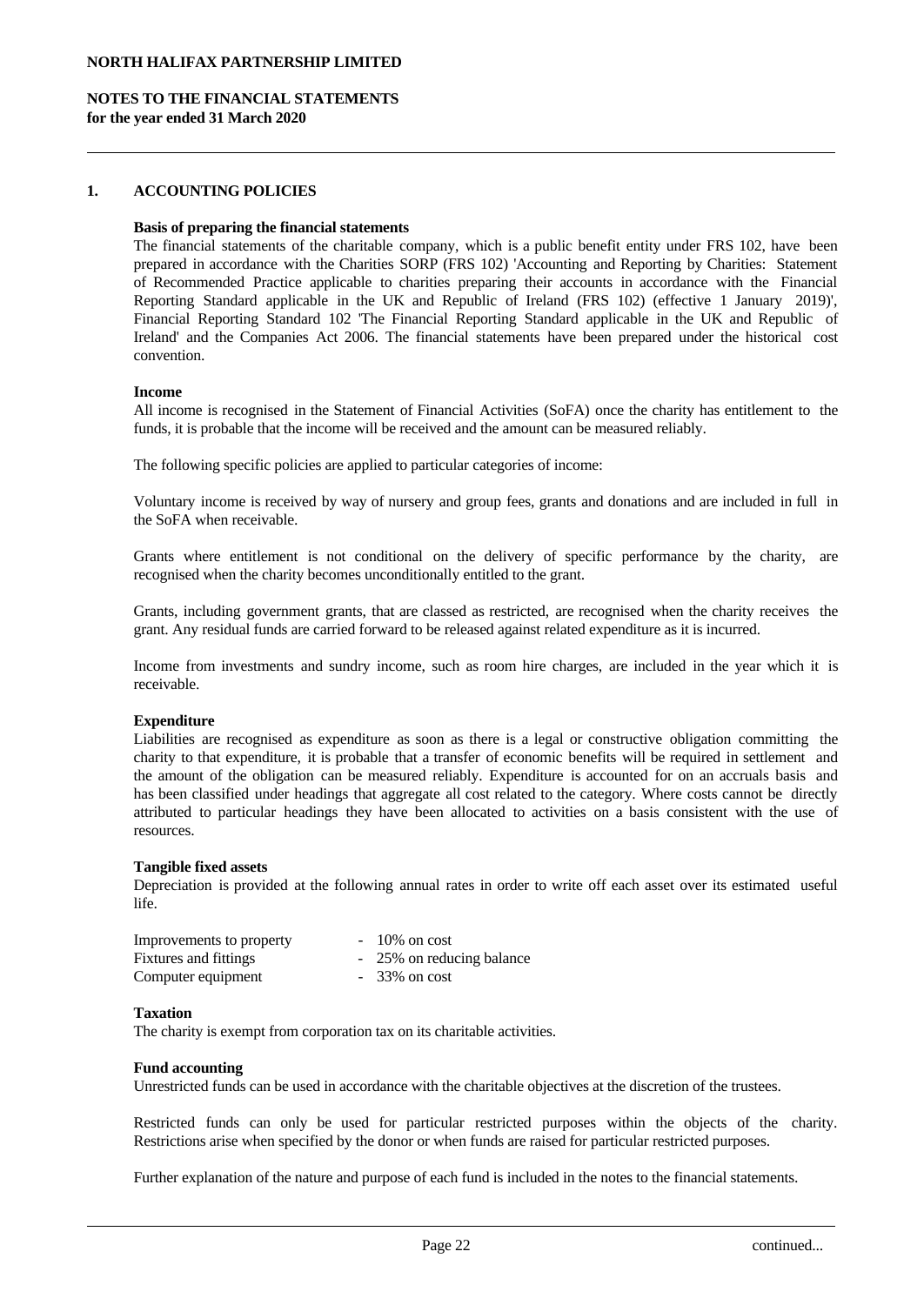# **NOTES TO THE FINANCIAL STATEMENTS - continued for the year ended 31 March 2020**

#### **1. ACCOUNTING POLICIES - continued**

# **Pension costs and other post-retirement benefits**

The charitable company operates two defined contribution pension schemes. Contributions payable to the charitable company's pension schemes are charged to the Statement of Financial Activities in the period to which they relate.

The asset's of the schemes are held separately from those of the Charity in independently administered funds.

#### **2. DONATIONS AND LEGACIES**

|                          |                                      |                                     | 2020                   | 2019              |
|--------------------------|--------------------------------------|-------------------------------------|------------------------|-------------------|
|                          |                                      |                                     | £                      | £                 |
| Donations                |                                      |                                     | 5,218                  | 7,055             |
| Childcare and group fees |                                      |                                     | 793,024                | 827,688           |
|                          |                                      |                                     | 798,242                | 834,743           |
|                          |                                      |                                     |                        |                   |
| <b>INVESTMENT INCOME</b> |                                      |                                     |                        |                   |
|                          |                                      |                                     | 2020                   | 2019              |
|                          |                                      |                                     | $\pounds$              | £                 |
| Room hire income         |                                      |                                     | 4,843                  | 1,555             |
| Deposit account interest |                                      |                                     | 1,550                  | 1,152             |
|                          |                                      |                                     | 6,393                  | 2,707             |
|                          |                                      |                                     |                        | $\equiv$ $\equiv$ |
|                          | INCOME FROM CHARITABLE ACTIVITIES    |                                     |                        |                   |
|                          |                                      |                                     | 2020                   | 2019              |
|                          | Activity                             |                                     | $\pounds$              | $\pounds$         |
| Grants                   | <b>Sure Start Children's Centres</b> |                                     | 3,125,329              | 3,135,537         |
| Grants                   | Neighbourhood Management             |                                     | 250,604                | 226,984           |
| Grants                   | <b>Staying Well Project</b>          |                                     | 55,000                 | 55,000            |
|                          |                                      |                                     | 3,430,933              | 3,417,521         |
|                          |                                      |                                     |                        |                   |
|                          | <b>CHARITABLE ACTIVITIES COSTS</b>   |                                     |                        |                   |
|                          |                                      |                                     | Support                |                   |
|                          |                                      | Direct<br>$C_{\alpha \circ \alpha}$ | costs (see<br>noto $6$ | Totalc            |
|                          |                                      |                                     |                        |                   |

|                                      | Costs     | note $6)$ | Totals    |
|--------------------------------------|-----------|-----------|-----------|
|                                      |           | ┻         | ىم        |
| <b>Sure Start Children's Centres</b> | 3,222,621 | 730,551   | 3,953,172 |
| Neighbourhood Management             | 226,591   | 9,879     | 236,470   |
| <b>Staying Well Project</b>          | 65,024    | 569       | 65,593    |
|                                      |           |           |           |
|                                      | 3,514,236 | 740.999   | 4,255,235 |
|                                      |           |           |           |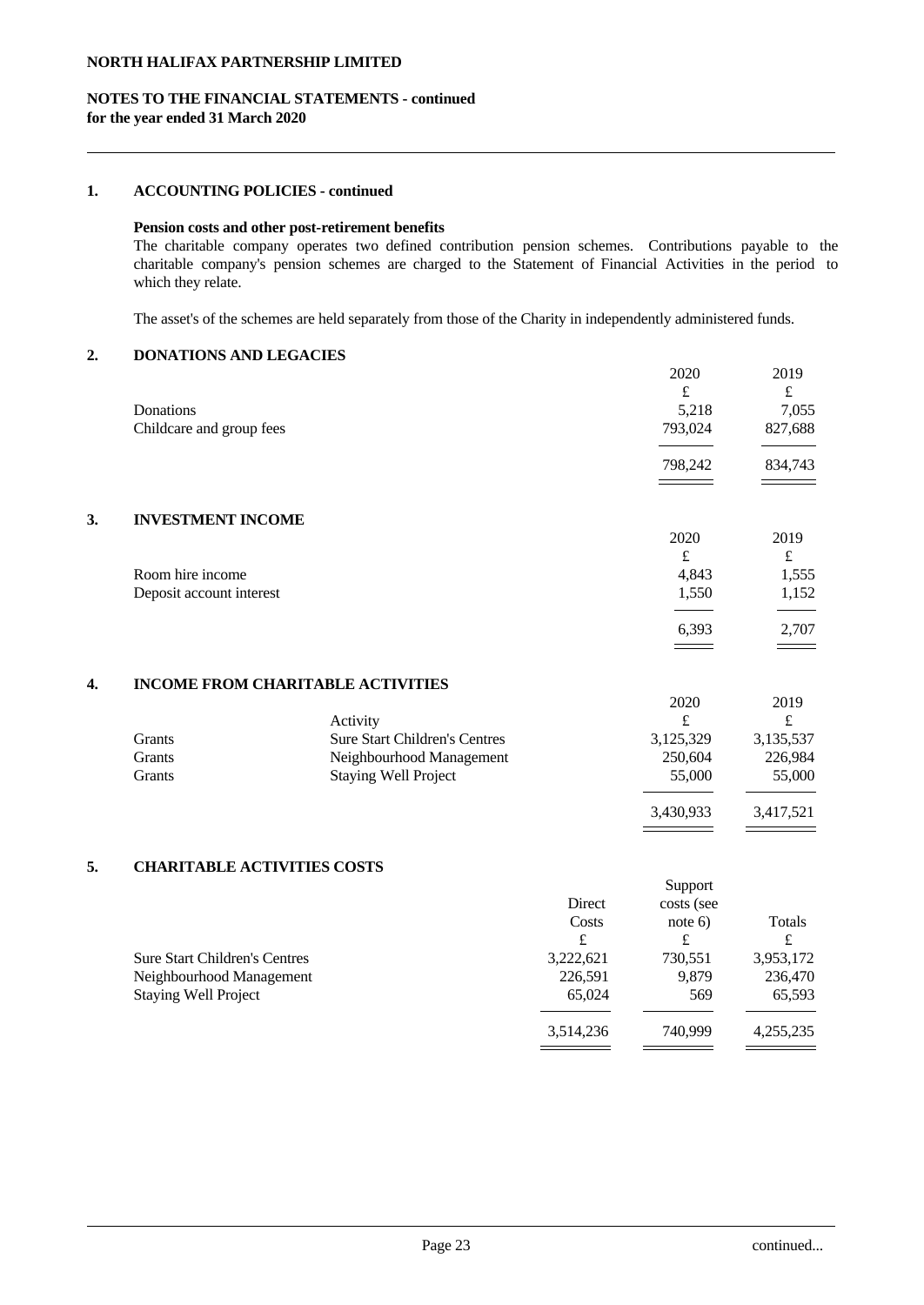# **NOTES TO THE FINANCIAL STATEMENTS - continued for the year ended 31 March 2020**

# **6. SUPPORT COSTS**

|                                      | Governance |                          |         |  |
|--------------------------------------|------------|--------------------------|---------|--|
|                                      | Management | costs<br>£               | Totals  |  |
|                                      | ىد         |                          | £       |  |
| Other resources expended             | 3,195      | 15,503                   | 18,698  |  |
| <b>Sure Start Children's Centres</b> | 728,157    | 2,394                    | 730,551 |  |
| Neighbourhood Management             | 5,567      | 4,312                    | 9,879   |  |
| <b>Staying Well Project</b>          | 569        | $\overline{\phantom{0}}$ | 569     |  |
|                                      | 737,488    | 22,209                   | 759,697 |  |
|                                      |            |                          |         |  |

#### **7. NET INCOME/(EXPENDITURE)**

Net income/(expenditure) is stated after charging/(crediting):

|                                     | 2020                     | 2019   |  |
|-------------------------------------|--------------------------|--------|--|
|                                     |                          |        |  |
| Auditors' remuneration              | 6.780                    | 6.780  |  |
| Depreciation - owned assets         | 31,200                   | 24,268 |  |
| Deficit on disposal of fixed assets | $\overline{\phantom{a}}$ | 32     |  |
|                                     |                          |        |  |

# **8. TRUSTEES' REMUNERATION AND BENEFITS**

There were no trustees' remuneration or other benefits for the year ended 31 March 2020 nor for the year ended 31 March 2019.

# **Trustees' expenses**

There were no trustees' expenses paid for the year ended 31 March 2020 nor for the year ended 31 March 2019.

#### **9. STAFF COSTS**

| 2020      | 2019      |
|-----------|-----------|
| £.        | ىم        |
| 3,344,041 | 3,199,278 |
| 115,324   | 95,995    |
|           |           |
| 3,459,365 | 3,295,273 |
|           |           |

The average monthly number of employees during the year was as follows:

| 155 | 138 |  |
|-----|-----|--|
| 37  | 34  |  |
| 15  | 14  |  |
|     |     |  |
| 207 | 186 |  |
|     |     |  |

No employees received emoluments in excess of £60,000.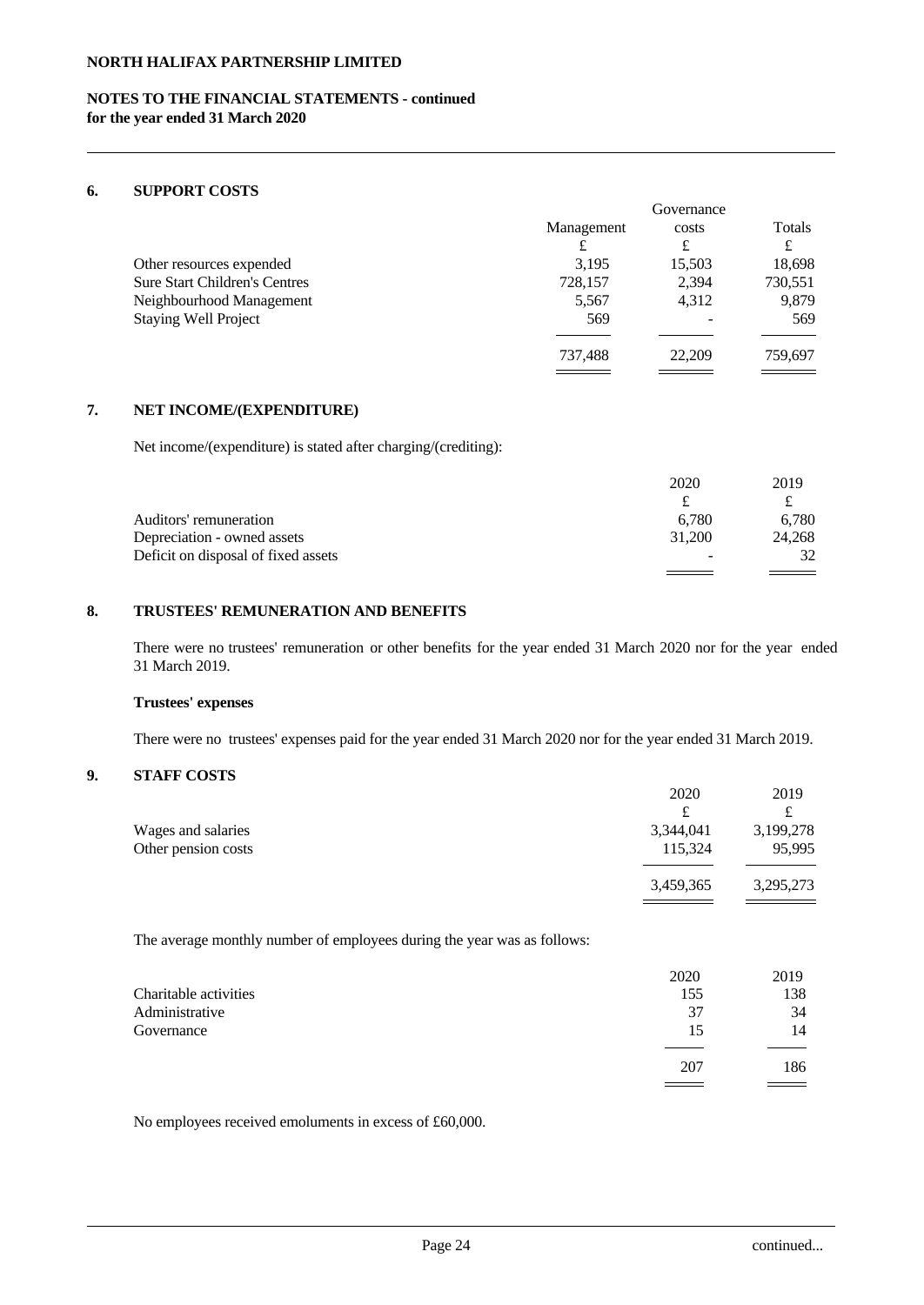# **NOTES TO THE FINANCIAL STATEMENTS - continued for the year ended 31 March 2020**

|                                                         | Unrestricted<br>funds<br>$\pounds$ | Restricted<br>funds<br>$\pounds$ | Total<br>funds<br>$\pounds$ |
|---------------------------------------------------------|------------------------------------|----------------------------------|-----------------------------|
| <b>INCOME AND ENDOWMENTS FROM</b>                       |                                    |                                  |                             |
| Donations and legacies                                  | 833,826                            | 917                              | 834,743                     |
| <b>Charitable activities</b>                            |                                    |                                  |                             |
| <b>Sure Start Children's Centres</b>                    | 2,079,298                          | 1,056,239                        | 3,135,537                   |
| Neighbourhood Management                                |                                    | 226,984                          | 226,984                     |
| <b>Staying Well Project</b>                             |                                    | 55,000                           | 55,000                      |
| Investment income                                       | 2,707                              |                                  | 2,707                       |
| <b>Total</b>                                            | 2,915,831                          | 1,339,140                        | 4,254,971                   |
| <b>EXPENDITURE ON</b>                                   |                                    |                                  |                             |
| <b>Charitable activities</b>                            |                                    |                                  |                             |
| <b>Sure Start Children's Centres</b>                    | 2,845,178                          | 1,058,478                        | 3,903,656                   |
| Neighbourhood Management<br><b>Staying Well Project</b> | 10                                 | 263,832<br>34,835                | 263,842<br>34,835           |
|                                                         |                                    |                                  |                             |
| Other                                                   | 19,415                             |                                  | 19,415                      |
| <b>Total</b>                                            | 2,864,603                          | 1,357,145                        | 4,221,748                   |
| NET INCOME/(EXPENDITURE)                                | 51,228                             | (18,005)                         | 33,223                      |
| <b>Transfers between funds</b>                          | (2,803)                            | 2,803                            |                             |
| Net movement in funds                                   | 48,425                             | (15,202)                         | 33,223                      |
| <b>RECONCILIATION OF FUNDS</b>                          |                                    |                                  |                             |
| <b>Total funds brought forward</b>                      | 703,097                            | 98,921                           | 802,018                     |
| <b>TOTAL FUNDS CARRIED FORWARD</b>                      | 751,522                            | 83,719                           | 835,241                     |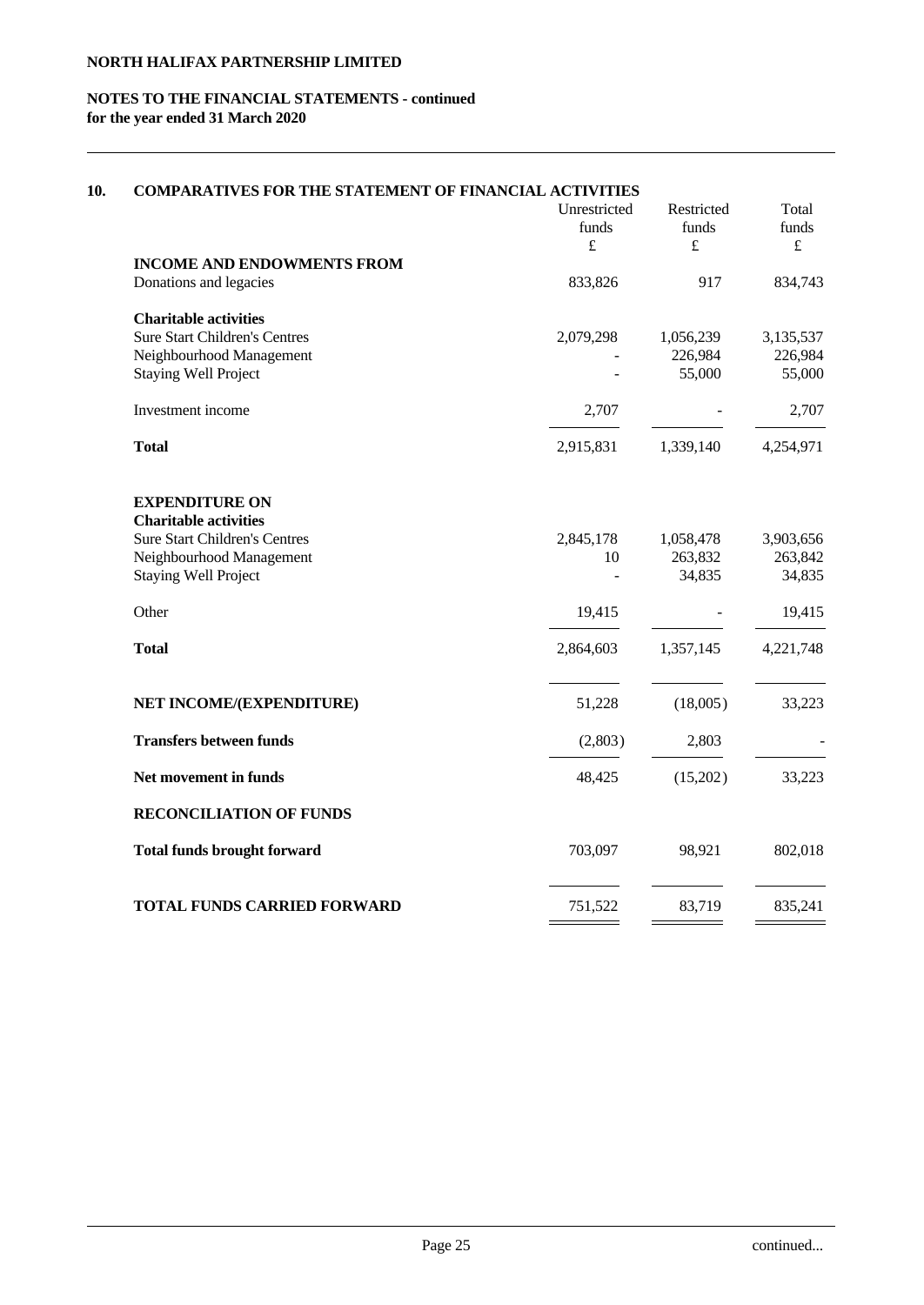# **NOTES TO THE FINANCIAL STATEMENTS - continued for the year ended 31 March 2020**

# **11. TANGIBLE FIXED ASSETS**

|                       | Improvements | Fixtures |           |         |  |
|-----------------------|--------------|----------|-----------|---------|--|
|                       | to           | and      | Computer  |         |  |
|                       | property     | fittings | equipment | Totals  |  |
|                       | £            | £        | £         | £       |  |
| <b>COST</b>           |              |          |           |         |  |
| At 1 April 2019       | 56,612       | 22,585   | 57,570    | 136,767 |  |
| <b>Additions</b>      |              |          | 21,232    | 21,232  |  |
|                       |              |          |           |         |  |
| At 31 March 2020      | 56,612       | 22,585   | 78,802    | 157,999 |  |
|                       |              |          |           |         |  |
| <b>DEPRECIATION</b>   |              |          |           |         |  |
| At 1 April 2019       | 41,697       | 21,689   | 24,241    | 87,627  |  |
| Charge for year       | 4,972        | 224      | 26,004    | 31,200  |  |
|                       |              |          |           |         |  |
| At 31 March 2020      | 46,669       | 21,913   | 50,245    | 118,827 |  |
|                       |              |          |           |         |  |
| <b>NET BOOK VALUE</b> |              |          |           |         |  |
| At 31 March 2020      | 9,943        | 672      | 28,557    | 39,172  |  |
|                       |              |          |           |         |  |
| At 31 March 2019      | 14,915       | 896      | 33,329    | 49,140  |  |
|                       |              |          |           |         |  |

# **12. CREDITORS: AMOUNTS FALLING DUE WITHIN ONE YEAR**

|                  | 2020   | 2019   |  |
|------------------|--------|--------|--|
|                  | £      | ىد     |  |
| Trade creditors  | 69,033 | 45,690 |  |
| Accrued expenses | 11,141 | 13,878 |  |
|                  |        |        |  |
|                  | 80,174 | 59,568 |  |
|                  |        |        |  |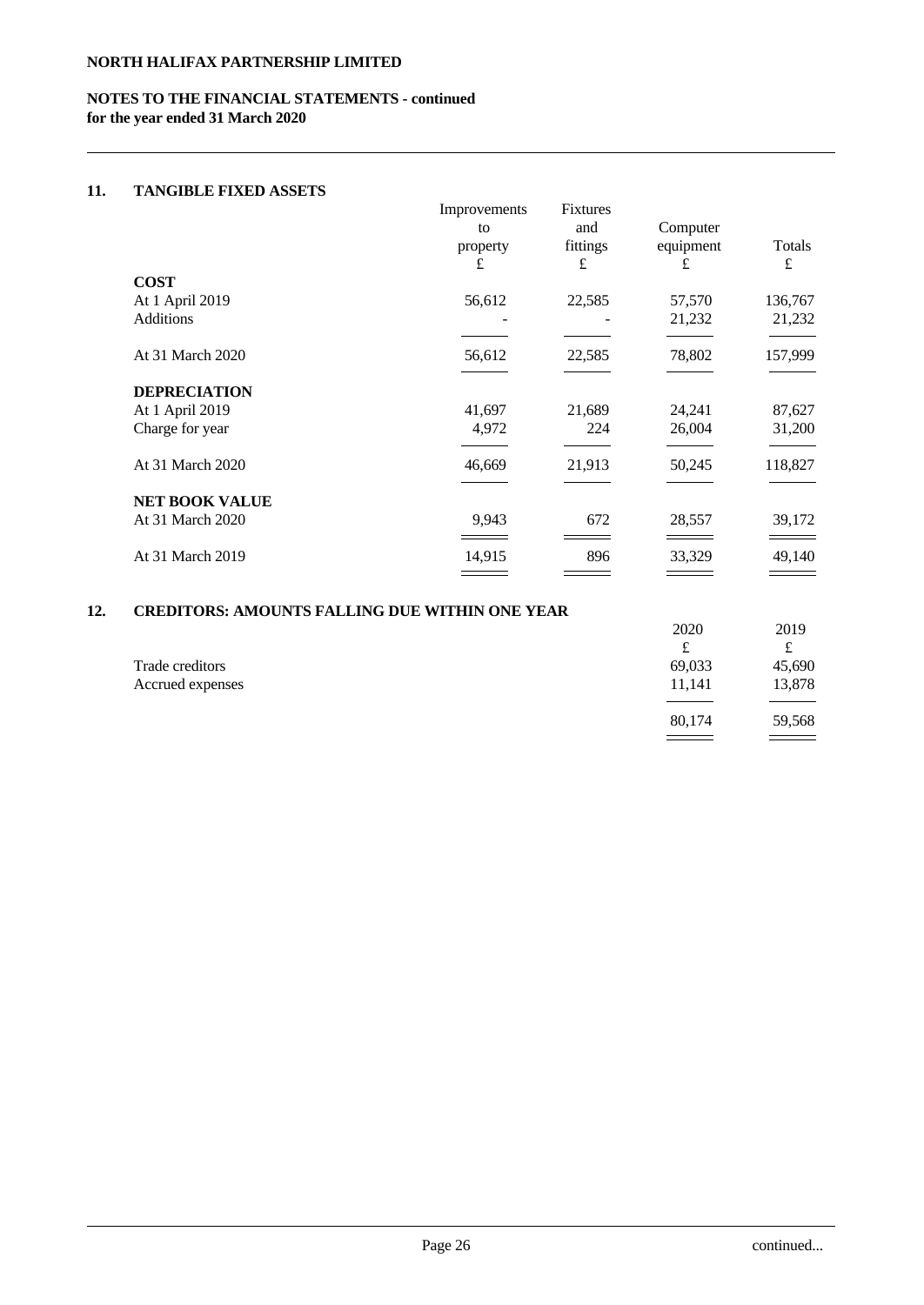# **NOTES TO THE FINANCIAL STATEMENTS - continued**

**for the year ended 31 March 2020**

# **13. MOVEMENT IN FUNDS**

|                                 |           | Net        | Transfers |         |  |
|---------------------------------|-----------|------------|-----------|---------|--|
|                                 |           | movement   | between   | At      |  |
|                                 | At 1.4.19 | in funds   | funds     | 31.3.20 |  |
|                                 | £         | £          | £         | £       |  |
| <b>Unrestricted funds</b>       |           |            |           |         |  |
| General fund                    | 729,558   | 60,910     | (78,611)  | 711,857 |  |
| Sure Start                      | 21,966    | (102, 816) | 80,850    |         |  |
| <b>Holiday Fund</b>             |           | 4,558      |           | 4,558   |  |
| Community budgets               |           | (15,875)   | 36,877    | 21,002  |  |
|                                 | 751,524   | (53,223)   | 39,116    | 737,417 |  |
| <b>Restricted funds</b>         |           |            |           |         |  |
| Ovenden and Mixenden Initiative |           | 10,003     | (1,739)   | 8,264   |  |
| Ward Forum Grants               | 5,247     | 476        | (500)     | 5,223   |  |
| <b>Staying Well</b>             | 37,481    | 5,492      | (18, 357) | 24,616  |  |
| Project_Twelve:31               | 13,649    | (12,712)   |           | 937     |  |
| <b>Isolation Fund</b>           | 27,340    | (8,820)    | (18,520)  |         |  |
| Place Based Social Action       |           | 20,419     |           | 20,419  |  |
|                                 | 83,717    | 14,858     | (39,116)  | 59,459  |  |
| <b>TOTAL FUNDS</b>              | 835,241   | (38, 365)  |           | 796,876 |  |
|                                 |           |            |           |         |  |

Net movement in funds, included in the above are as follows:

|                                  | Incoming  | Resources   | Movement   |
|----------------------------------|-----------|-------------|------------|
|                                  | resources | expended    | in funds   |
|                                  | £         | £           | £          |
| <b>Unrestricted funds</b>        |           |             |            |
| General fund                     | 811,916   | (751,006)   | 60,910     |
| <b>Sure Start</b>                | 2,084,518 | (2,187,334) | (102, 816) |
| <b>Holiday Fund</b>              | 5,500     | (942)       | 4,558      |
| Community budgets                | 480       | (16,355)    | (15,875)   |
|                                  | 2,902,414 | (2,955,637) | (53,223)   |
| <b>Restricted funds</b>          |           |             |            |
| Ovenden and Mixenden Initiative  | 185,349   | (175, 346)  | 10,003     |
| <b>Ward Forum Grants</b>         | 20,000    | (19,524)    | 476        |
| <b>Staying Well</b>              | 55,000    | (49,508)    | 5,492      |
| <b>Nursery Education Funding</b> | 1,033,532 | (1,033,532) |            |
| Project_Twelve:31                | (1)       | (12,711)    | (12,712)   |
| <b>Isolation Fund</b>            |           | (8,820)     | (8,820)    |
| <b>Place Based Social Action</b> | 39,274    | (18, 855)   | 20,419     |
|                                  | 1,333,154 | (1,318,296) | 14,858     |
| <b>TOTAL FUNDS</b>               | 4,235,568 | (4,273,933) | (38, 365)  |
|                                  |           |             |            |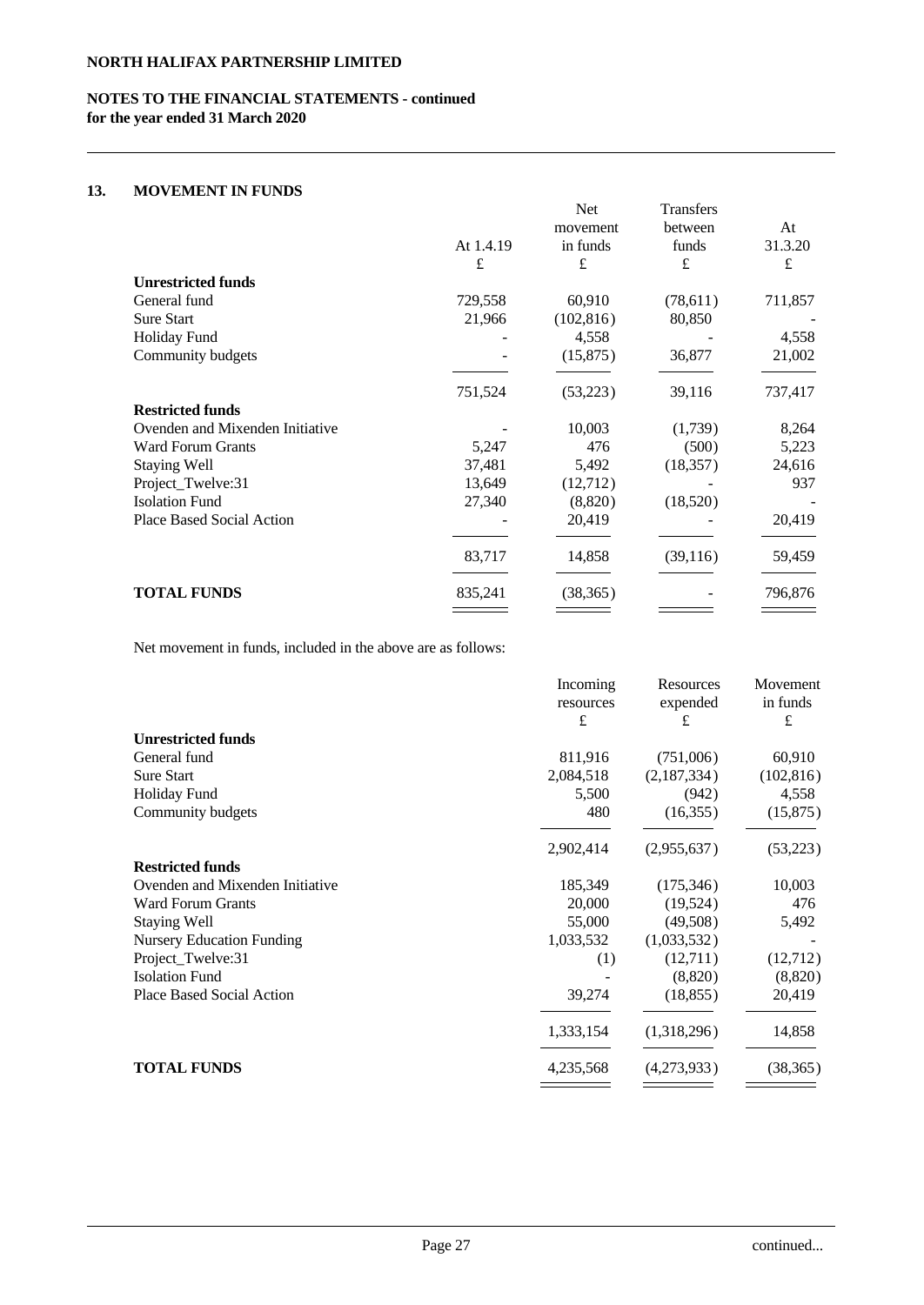# **NOTES TO THE FINANCIAL STATEMENTS - continued**

**for the year ended 31 March 2020**

#### **13. MOVEMENT IN FUNDS - continued**

# **Comparatives for movement in funds**

|                                 |           | <b>Net</b> | Transfers |         |  |
|---------------------------------|-----------|------------|-----------|---------|--|
|                                 |           | movement   | between   | At      |  |
|                                 | At 1.4.18 | in funds   | funds     | 31.3.19 |  |
|                                 | £         | £          | £         | £       |  |
| <b>Unrestricted funds</b>       |           |            |           |         |  |
| General fund                    | 703,097   | 40,903     | (564)     | 743,436 |  |
| Sure Start                      |           | 10,327     | (2,239)   | 8,088   |  |
|                                 | 703,097   | 51,230     | (2,803)   | 751,524 |  |
| <b>Restricted funds</b>         |           |            |           |         |  |
| Ovenden and Mixenden Initiative |           | (2,239)    | 2,239     |         |  |
| <b>Ward Forum Grants</b>        | 7,091     | (1,844)    |           | 5,247   |  |
| <b>Staying Well</b>             | 76,818    | (21, 837)  | (17,500)  | 37,481  |  |
| Mix Match                       | 143       | (707)      | 564       |         |  |
| Project_Twelve:31               | 14,869    | (1,220)    |           | 13,649  |  |
| <b>Isolation Fund</b>           |           | 9,840      | 17,500    | 27,340  |  |
|                                 | 98,921    | (18,007)   | 2,803     | 83,717  |  |
| <b>TOTAL FUNDS</b>              | 802,018   | 33,223     |           | 835,241 |  |
|                                 |           |            |           |         |  |

Comparative net movement in funds, included in the above are as follows:

|                                  | Incoming<br>resources | Resources<br>expended | Movement<br>in funds |  |
|----------------------------------|-----------------------|-----------------------|----------------------|--|
|                                  | £                     | £                     | £                    |  |
| <b>Unrestricted funds</b>        |                       |                       |                      |  |
| General fund                     | 836,533               | (795, 630)            | 40,903               |  |
| <b>Sure Start</b>                | 2,079,298             | (2,068,971)           | 10,327               |  |
|                                  | 2,915,831             | (2,864,601)           | 51,230               |  |
| <b>Restricted funds</b>          |                       |                       |                      |  |
| Ovenden and Mixenden Initiative  | 159,485               | (161, 724)            | (2,239)              |  |
| <b>Ward Forum Grants</b>         | 20,000                | (21, 844)             | (1,844)              |  |
| <b>Staying Well</b>              | 55,713                | (77,550)              | (21, 837)            |  |
| Mix Match                        | 201                   | (908)                 | (707)                |  |
| <b>Nursery Education Funding</b> | 1,056,239             | (1,056,239)           |                      |  |
| Project_Twelve:31                | 12,502                | (13,722)              | (1,220)              |  |
| <b>Isolation Fund</b>            | 35,000                | (25,160)              | 9,840                |  |
|                                  | 1,339,140             | (1,357,147)           | (18,007)             |  |
| <b>TOTAL FUNDS</b>               | 4,254,971             | (4,221,748)           | 33,223               |  |
|                                  |                       |                       |                      |  |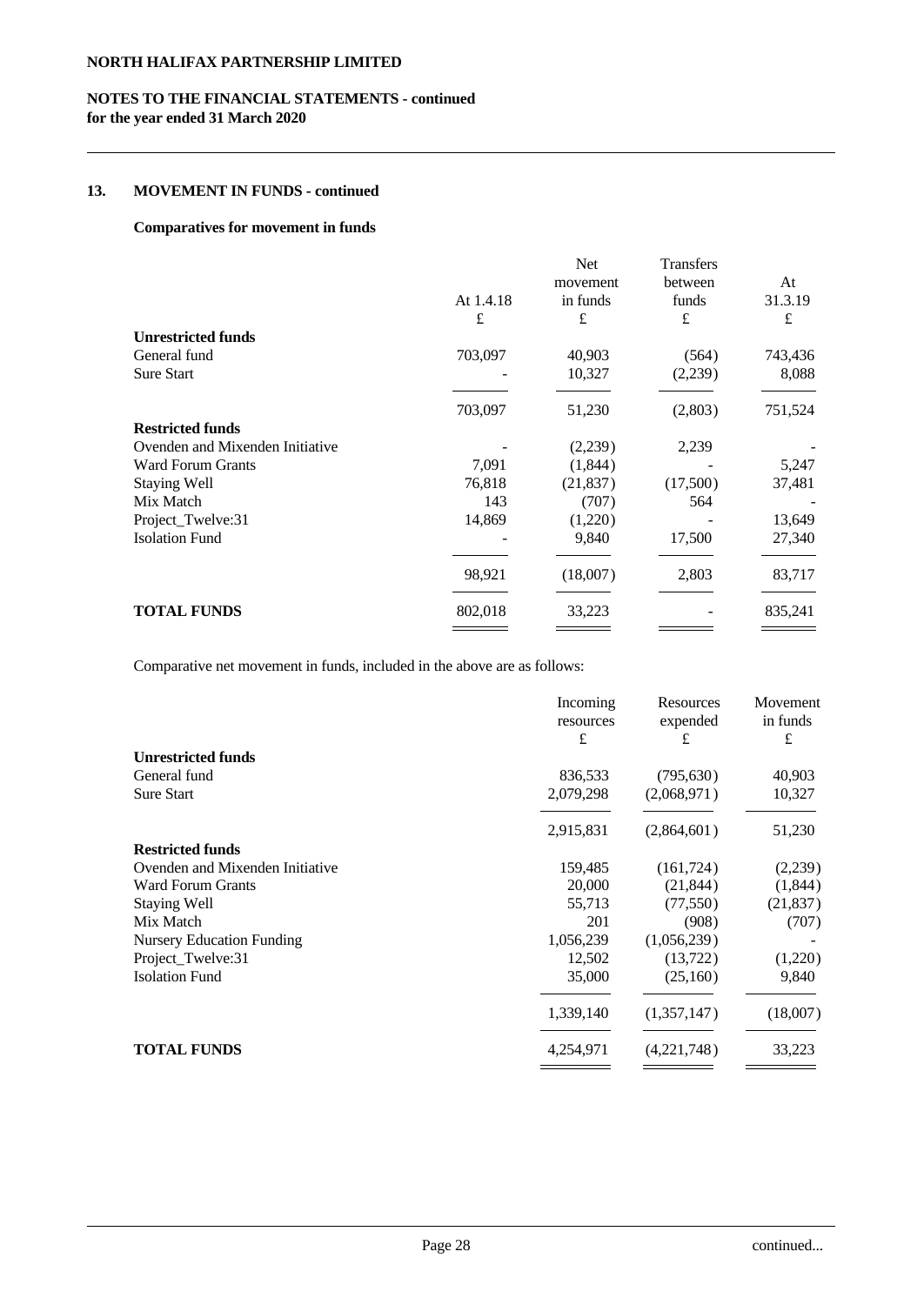# **NOTES TO THE FINANCIAL STATEMENTS - continued for the year ended 31 March 2020**

# **13. MOVEMENT IN FUNDS - continued**

A current year 12 months and prior year 12 months combined position is as follows:

|                                 |           | Net       | Transfers |          |  |
|---------------------------------|-----------|-----------|-----------|----------|--|
|                                 |           | movement  | between   | At       |  |
|                                 | At 1.4.18 | in funds  | funds     | 31.3.20  |  |
|                                 | £         | £         | £         | £        |  |
| <b>Unrestricted funds</b>       |           |           |           |          |  |
| General fund                    | 703,097   | 101,813   | (79, 175) | 725,735  |  |
| <b>Sure Start</b>               |           | (92, 489) | 78,611    | (13,878) |  |
| Holiday Fund                    |           | 4,558     |           | 4,558    |  |
| Community budgets               |           | (15, 875) | 36,877    | 21,002   |  |
|                                 | 703,097   | (1,993)   | 36,313    | 737,417  |  |
| <b>Restricted funds</b>         |           |           |           |          |  |
| Ovenden and Mixenden Initiative |           | 7,764     | 500       | 8,264    |  |
| <b>Ward Forum Grants</b>        | 7,091     | (1,368)   | (500)     | 5,223    |  |
| <b>Staying Well</b>             | 76,818    | (16,345)  | (35, 857) | 24,616   |  |
| Mix Match                       | 143       | (707)     | 564       |          |  |
| Project_Twelve:31               | 14,869    | (13,932)  |           | 937      |  |
| <b>Isolation Fund</b>           |           | 1,020     | (1,020)   |          |  |
| Place Based Social Action       |           | 20,419    |           | 20,419   |  |
|                                 | 98,921    | (3,149)   | (36,313)  | 59,459   |  |
| <b>TOTAL FUNDS</b>              | 802,018   | (5,142)   |           | 796,876  |  |
|                                 |           |           |           |          |  |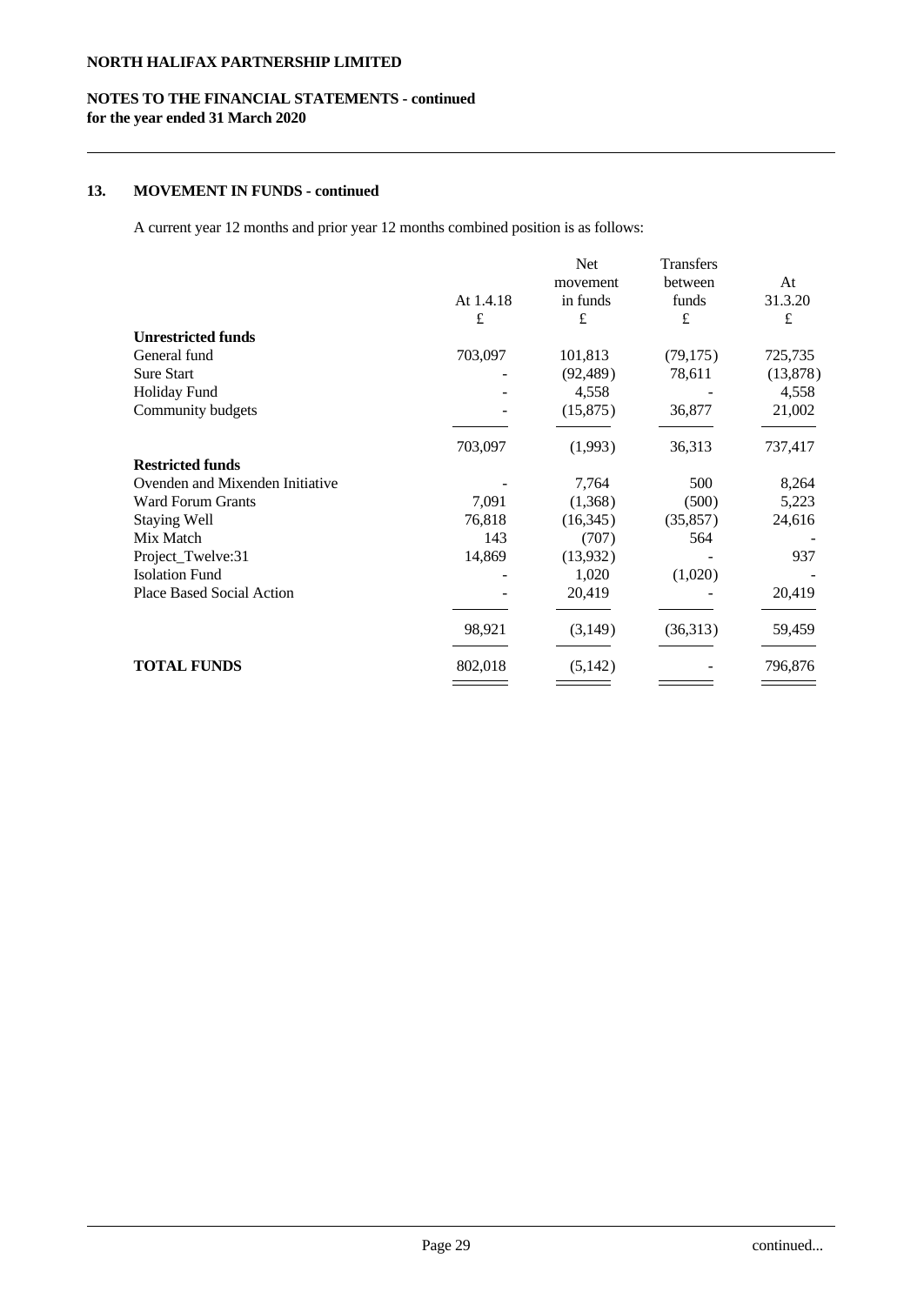# **NOTES TO THE FINANCIAL STATEMENTS - continued for the year ended 31 March 2020**

#### **13. MOVEMENT IN FUNDS - continued**

A current year 12 months and prior year 12 months combined net movement in funds, included in the above are as follows:

|                                  | Incoming<br>resources<br>£ | Resources<br>expended<br>£ | Movement<br>in funds<br>£ |  |
|----------------------------------|----------------------------|----------------------------|---------------------------|--|
| <b>Unrestricted funds</b>        |                            |                            |                           |  |
| General fund                     | 1,648,449                  | (1,546,636)                | 101,813                   |  |
| <b>Sure Start</b>                | 4,163,816                  | (4,256,305)                | (92, 489)                 |  |
| <b>Holiday Fund</b>              | 5,500                      | (942)                      | 4,558                     |  |
| Community budgets                | 480                        | (16, 355)                  | (15,875)                  |  |
|                                  | 5,818,245                  | (5,820,238)                | (1,993)                   |  |
| <b>Restricted funds</b>          |                            |                            |                           |  |
| Ovenden and Mixenden Initiative  | 344,834                    | (337,070)                  | 7,764                     |  |
| <b>Ward Forum Grants</b>         | 40,000                     | (41,368)                   | (1,368)                   |  |
| <b>Staying Well</b>              | 110,713                    | (127,058)                  | (16, 345)                 |  |
| Mix Match                        | 201                        | (908)                      | (707)                     |  |
| <b>Nursery Education Funding</b> | 2,089,771                  | (2,089,771)                |                           |  |
| Project_Twelve:31                | 12,501                     | (26, 433)                  | (13,932)                  |  |
| <b>Isolation Fund</b>            | 35,000                     | (33,980)                   | 1,020                     |  |
| <b>Place Based Social Action</b> | 39,274                     | (18, 855)                  | 20,419                    |  |
|                                  | 2,672,294                  | (2,675,443)                | (3,149)                   |  |
| <b>TOTAL FUNDS</b>               | 8,490,539                  | (8,495,681)                | (5,142)                   |  |
|                                  |                            |                            |                           |  |

#### **Ward Forum Grants**

Remaining underspend is grants allocated in previous year not yet claimed.

#### **Staying Well**

Underspend due to  $2 \times$  administrator posts and activities postponed at the end of the year due to COVID. Agreed with CMBC to carry forward to 20/21 to fund SW manager post.

#### **Project\_Twelve:31**

This remaining balance is not time limited and will be used to fund small projects in 2020/21 **.**

### **OMI**

Payments due end of 19/20 delayed due to Covid including 3 x laptops purchased March. Includes income of £1,110 from Beechwood Park event, which will be used for other future events

#### **PBSA**

Payments due end of 19/20 delayed due to Covid including 3 x laptops purchased March.